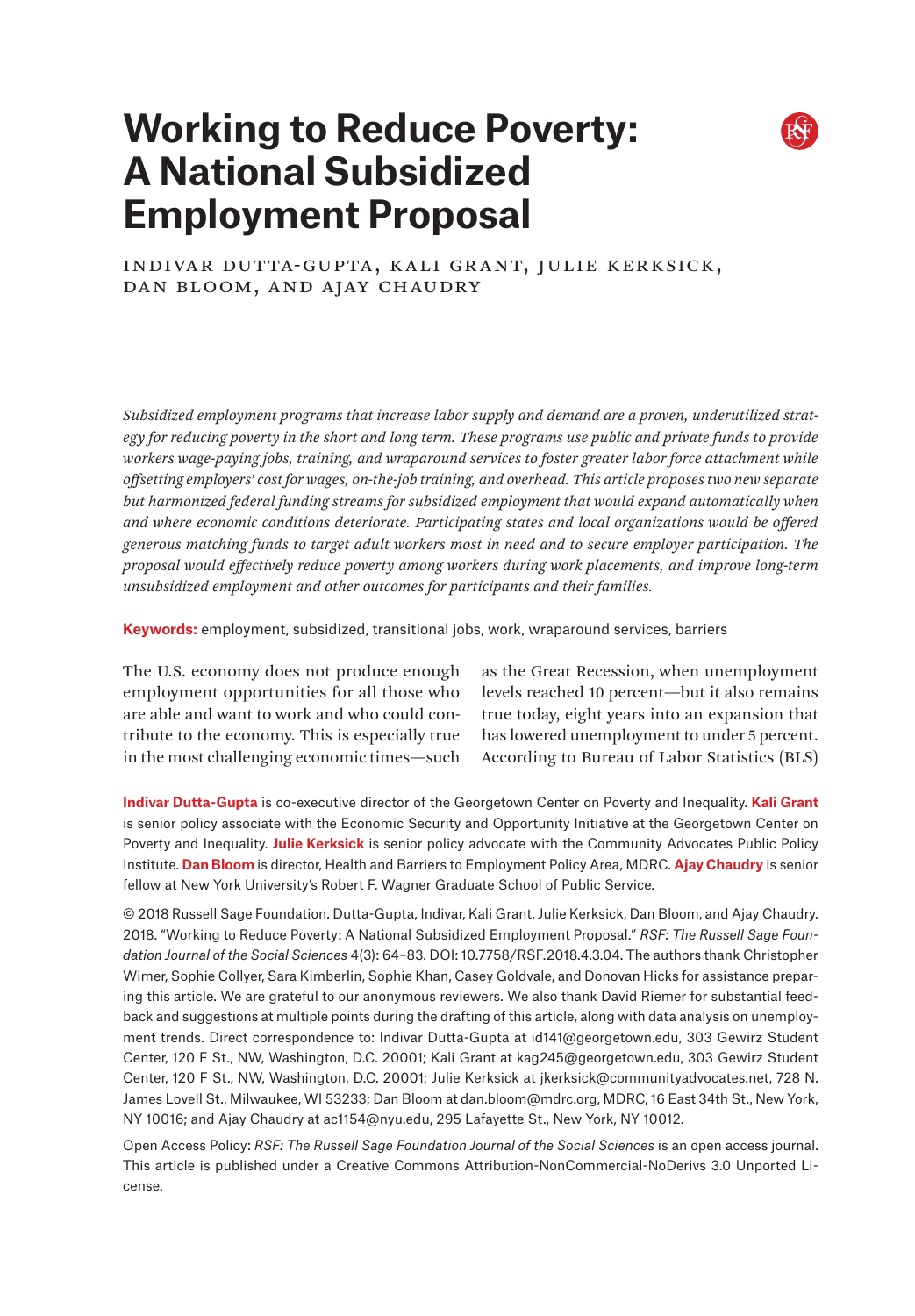

**Figure 1.** U.S. Job Shortage

*Source:* Authors' compilation based on Bureau of Labor Statistics 2017.

data covering the period from 2000 to 2016, the number of officially unemployed jobseekers (using the formal, conservative definition that an unemployed person must have actively sought work during the previous four weeks) has exceeded the number of job vacancies (regardless of part-time or full-time, and of the wage rate) by more than two million for most of the last fifteen years. When other BLS measures of unemployment and underemployment are added, the ratio of job seekers to job openings rises significantly.

In short, there is an aggregate job shortage almost all of the time, even when millions of available jobs go unfilled. The result is that regardless of economic conditions, a swath of American workers—in particular those with serious or multiple barriers to employment (see figure 1)—are routinely left out of labor force opportunities.<sup>1</sup> Periods without stable and adequate employment represent lost income and productive output, and are associated with a lower well-being for workers, their families, and their communities (Nichols, Mitchell, and Lindner 2013). This can include higher poverty, poorer health, and greater criminal justice expenditures, as well as worse educational outcomes for many low-income children.

One promising and potentially costbeneficial and cost-effective approach for addressing these issues is subsidized employment (Nichols, Mitchell, and Lindner 2013; Dutta-Gupta et al. 2016). Subsidized employment helps boost incomes and improve labor market outcomes and well-being, especially for disadvantaged workers. It even has cross-

1. Barriers to employment are broadly defined as limitations that make attaining competitive (unsubsidized) employment significantly less likely. These personal and institutional obstacles reflect a complex mix of socioeconomic dynamics, which can manifest as or exacerbate skill limitations; physical and behavioral health issues, including disabilities; criminal justice system involvement; family obligations; limited resources; immigration status; and discrimination based on characteristics such as race or ethnicity, gender, and age, among others.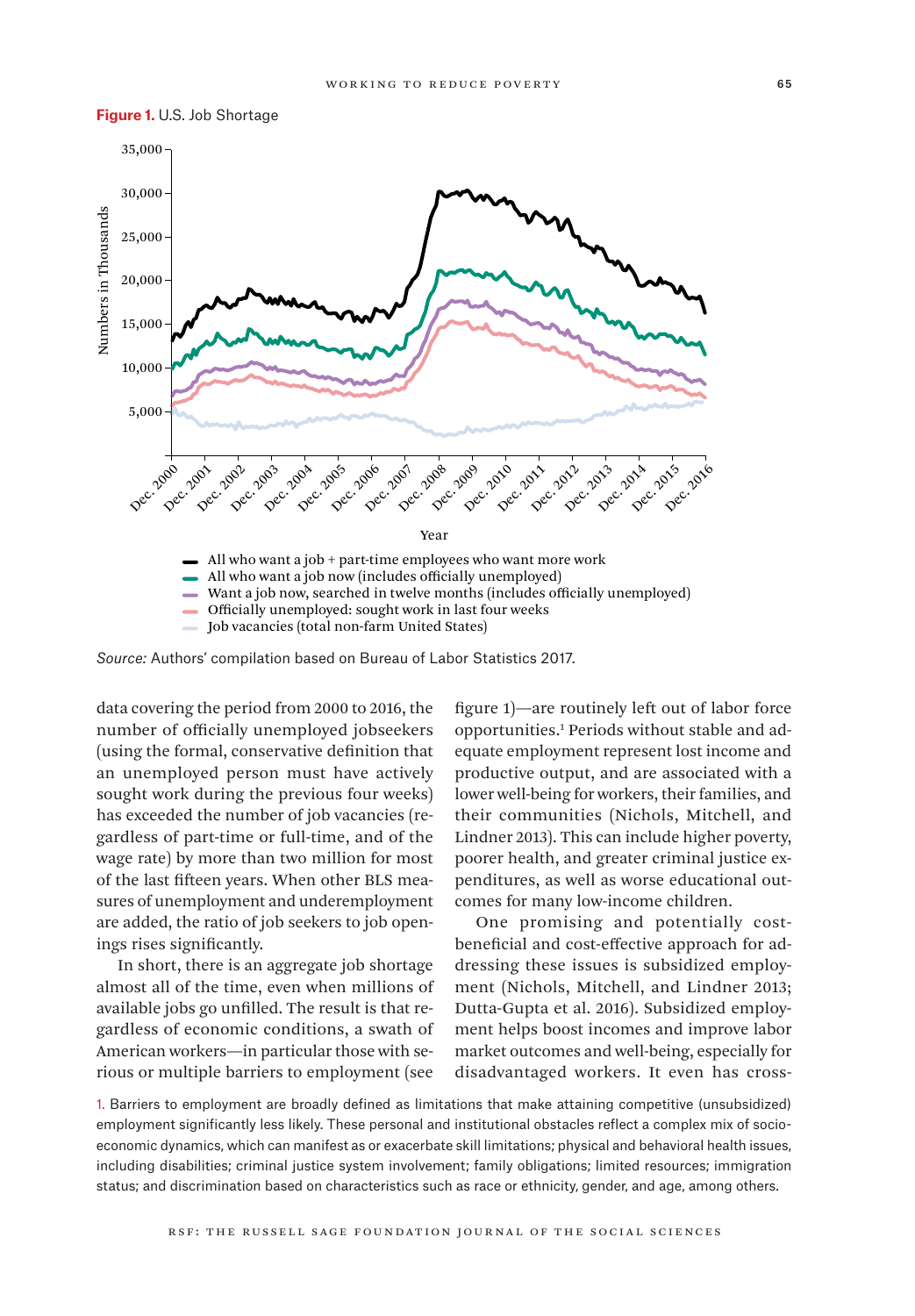ideological and bipartisan support (Office of U.S. Representative Robert Dold 2016; Haskins 2014; Floyd 2016; Luhby 2010; Office of U.S. Senator Tammy Baldwin 2016, 2017). This support may stem from the fact that subsidized employment offers a way not only to provide essential basic income in exchange for productive work, but also to connect workers to services and opportunities that can lead to wider, longer-term benefits even beyond the labor market. In addition, subsidized jobs can reduce the risk an employer perceives or the cost they may bear from hiring a worker or increasing a worker's earnings, employment, or income.

Despite these proven (and in many cases rigorously evaluated) benefits, subsidized employment is still an underutilized strategy in the United States (Dutta-Gupta et al. 2016). This article proposes a national subsidized employment policy that would provide dedicated and flexible funding streams to subsidize work positions, which in turn would have the potential to lead to further-reaching gains for the wellbeing of participating workers and their families, employers, and communities at large.

## WORKERS LEFT OUT

In recent years, even as the economy has added nearly fifteen million jobs since the end of the Great Recession (Center on Budget and Policy Priorities 2017), large segments of the labor force and those just outside it are not wellattached to work and their capacities are not being employed or developed. The 5 percent of the labor force that is officially unemployed represents nearly eight million workers, in terms of the current size of the national labor force (Bureau of Labor Statistics 2016a). Some economists may consider the current economy to be at or near *full employment* based on the level of churn in a large, dynamic economy in which many workers are first entering and reentering the labor market, and others are experiencing short spells of unemployment as a part of regular labor dynamic changes (Zumbrun 2015). However, two million (more than one-quarter) of those unemployed in the August 2016 monthly employment report were long-term unemployed (FRED Economic Data

2016b; Bureau of Labor Statistics 2016b, 2016c).<sup>2</sup> This does not include the more than two million discouraged workers who either are not considered part of the labor force or face barriers to employment that make them marginally attached to the labor market. Nor does it consider the additional six million workers employed part time for economic reasons who indicated they would have preferred full-time work (Bureau of Labor Statistics 2016d). This suggests that as many as ten million American adults at any point in time may fall into these categories, in addition to the six million more who are unemployed and not in the long-term unemployed group.

Of further concern is that the labor force participation (LFP) rate in the United States has been declining, especially in recent years, even as the economy has added jobs:

Since 2000, the LFP rate has fallen from its historical high rate of 67 percent (84 percent for prime-age workers) in 2000 to 63 percent (81 percent for prime-age workers) as of August 2016, even with unemployment below 5 percent (FRED Economic Data 2016a).

The participation rate of twenty-five- to fiftyfour-year-olds, who are prime-age workers, declined from 83.4 percent in 1994 to 80.9 percent in 2014 (Toossi, 2015; Council of Economic Advisers 2014).

Since 2000, and particularly since 2007, labor force participation has fallen as a result of several coinciding forces: the severity of the Great Recession, the increasing rate of retirements by the oldest age cohorts of the baby boom generation, and the overall aging of the population that has steadily increased the number of older Americans living well past their working lives (Toossi 2015; Council of Economic Advisers 2014; Congressional Budget Office 2014). Economists estimate that half of the decline in LFP is due to the aging of the population, and the other half to continuing cyclical and other structural factors. One of the structural factors that may have contributed to the recent decline is the likelihood that large numbers of discouraged workers have exited the la-

2. Long-term unemployed refers to workers unemployed for twenty-six or more consecutive weeks.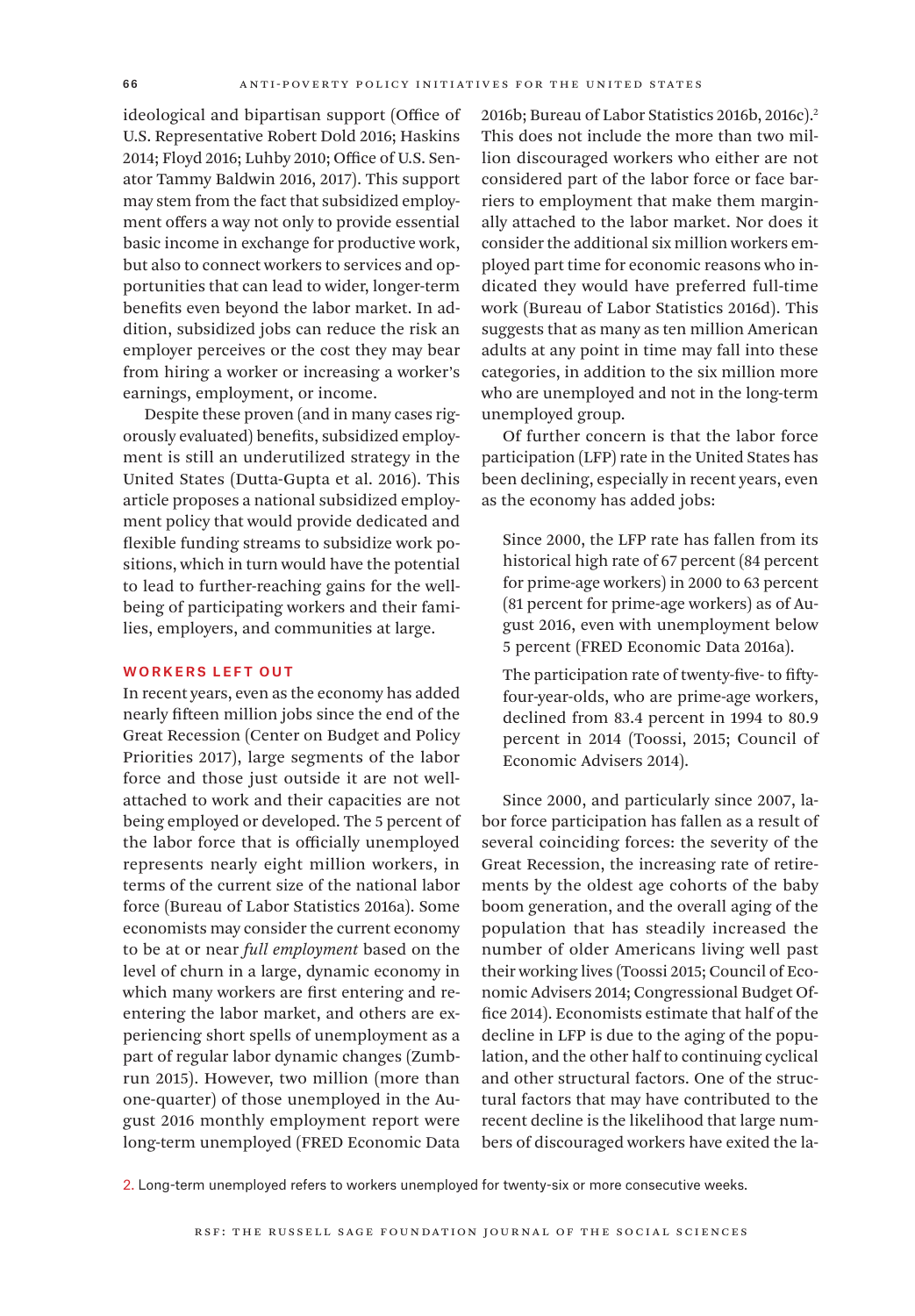bor force either because they do not believe that enough employment opportunities are available, or because they are facing barriers to employment. Their capacity for economic productivity is untapped even in an extended period of ongoing economic recovery.

The lack of job opportunities and secure employment is unevenly shared among Americans, with particular groups and communities bearing a greater burden. Today's disconnected younger workers face particular challenges getting a foothold in the labor market—all of which were exacerbated in the aftermath of the Great Recession (Forsythe 2015). In addition to young workers, African Americans and individuals with less education have disproportionately high unemployment and long-term unemployment rates roughly double the average (Evangelist and Christman 2013). Other significant groups that face barriers to employment include

people with short- and long-term disabilities that create work limitations;

formerly incarcerated individuals or those who have any previous criminal record; and

people in areas of concentrated joblessness where entire communities may be disconnected from the labor market and the networks that lead to employment opportunities (Dutta-Gupta et al. 2016).

#### WORK AND POVERTY

Employment (and especially steady employment) is widely seen as one of the surest routes to exit poverty or prevent entering it. Work, especially full-time work, is more highly associated with lower poverty than almost any other factor that influences the risk and duration of poverty. Brookings Institution researchers examined a variety of factors that affect poverty, and estimated that the poverty rate for families with children would be cut in half if all nonelderly, non-disabled family heads worked full time (Haskins and Sawhill 2009). Other research corroborates these findings, showing that higher employment is a primary way families exit poverty (McKernan, Ratcliffe, and Cellini 2009). For instance, the Urban Institute estimated with respect to 2010, that if only 25

percent of the unemployed poor took advantage of wage-paying transitional jobs at the then-prevailing minimum wage (and smaller percentages of the poor who worked only part time increased their employment levels through such jobs), the poverty rate would have declined by nearly 9 percent (from 14.8 percent to 13.5 percent), using the more realistic Supplemental Poverty Measure (SPM). If 50 percent of the unemployed poor took advantage of such transitional jobs, and smaller percentages of part-time poor workers increased their employment through such jobs, the Urban Institute estimated that the poverty rate would have fallen by more than 17 percent—from 14.8 percent to 12.2 percent). As part of a separate proposal that also included a minimum wage increase, larger Earned Income Tax Credit (EITC), expanded childcare, and an income boost for impoverished adults with disabilities and retired seniors, the Urban Institute analysis estimated a 50 percent to 58 percent drop in the poverty rate—from 14.8 percent to 7.4 percent or 6.3 percent, depending on the take-up rate for transitional jobs (Lippold 2015). In short, jobs are a major pathway out of poverty.

It is thus no surprise that while the 2015 poverty rate for all non-elderly adults ages eighteen to sixty-four was 12.4 percent, among those with any employment in 2015 it was barely half that rate (6.3 percent), and among workers employed year-round, full-time it was just 2.4 percent. By contrast, the poverty rate among adults ages eighteen to sixty-four who did not work at least one week in 2015 was 31.8 percent. This group totaled nearly fifteen million adults, who accounted for more than 60 percent of all the 24.4 million poor, non-elderly adults in the United States (U.S. Census Bureau 2016).

Moving beyond just these strong associations between employment and poverty, evidence is ample that providing work opportunities and income, particularly when jobs are scarce or people face serious barriers to employment, can mitigate the degree of poverty experienced (Dutta-Gupta et al. 2016). As we discuss later in the article, rigorously evaluated programs produced large increases in earnings during the period when participants worked in subsidized jobs (Dutta-Gupta et al. 2016). For example, in the U.S. Department of Labor's En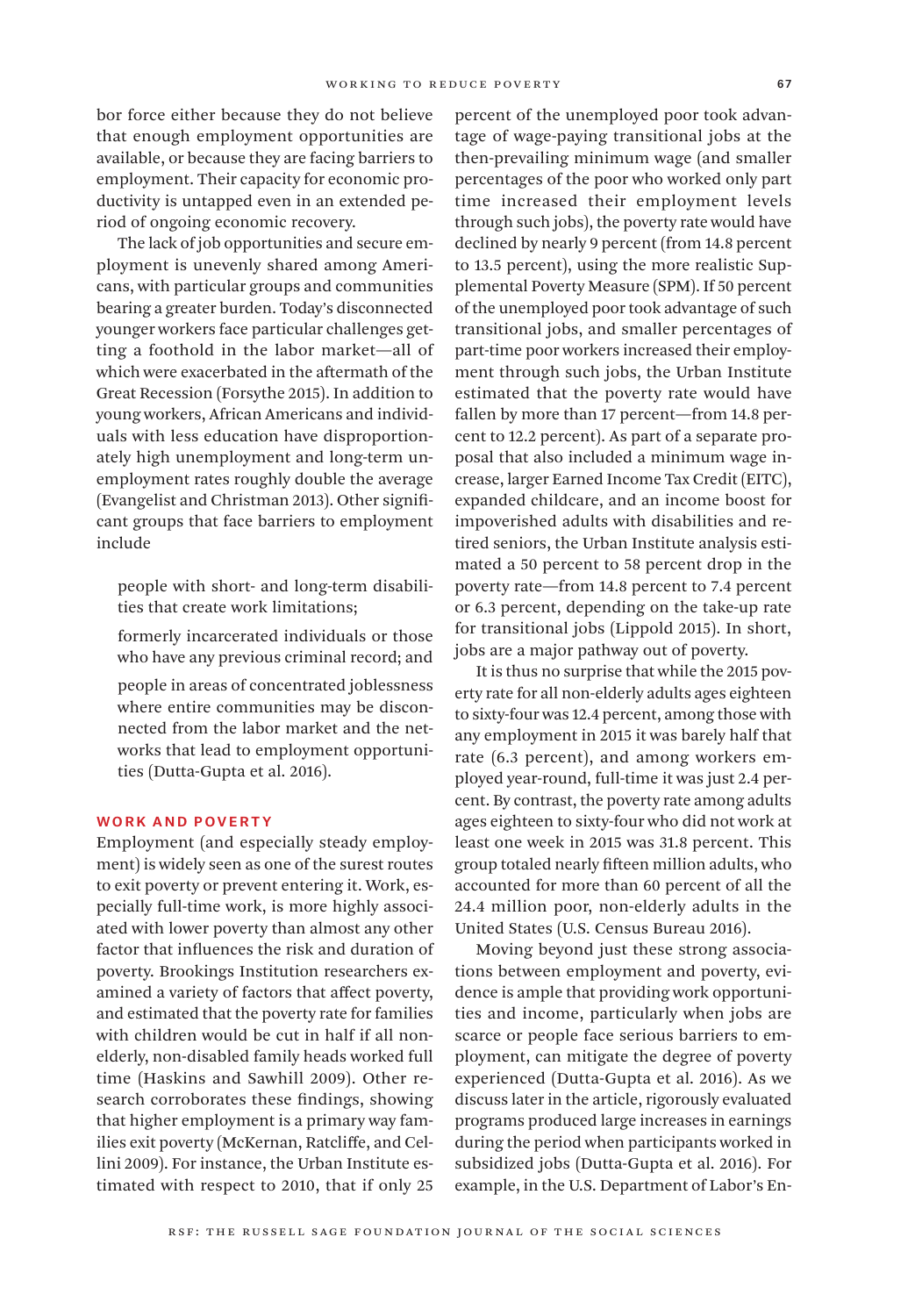hanced Transitional Jobs Demonstration, programs targeting people (mostly men) returning from prison and low-income noncustodial parents increased participants' earnings by as much as \$2,000 to \$3,000 over the course of the year (Redcross, Barden, and Bloom 2016).

In the U.S. Department of Health and Human Services' Subsidized and Transitional Employment Demonstration, a short survey was administered to the program and control groups a few months after study enrollment, when many participants were working in subsidized jobs. The difference between the two groups in the overall employment rate was large. The survey measured a number of economic and noneconomic outcomes that might plausibly be affected by work. Although the results varied from site to site, some impacts on measures of perceived financial well-being, happiness, and even mental health were statistically significant (Redcross et al. 2012; Glosser et al. 2016). Also noteworthy is that some experiments proved effective in leading to increased earnings and employment beyond the program period, likely reducing poverty even after the program ended (Dutta-Gupta et al. 2016).

One example is the particularly effective New Hope for Families and Children demonstration project in Milwaukee. New Hope reduced poverty among those who worked in community service jobs, including workers "with moderate barriers to employment [who] saw higher employment, earnings, and income through the five-year follow-up period" (Dutta-Gupta et al. 2016, 33). Data from New Hope also showed changes in the behaviors and outcomes of participants' children, including positive attitudes about and actual engagement in workrelated activities, which likely reduced poverty incidence among these children (Miller et al. 2008).

# Subsidized Employment as an Untapped Strategy

Subsidized employment is a promising but underfunded strategy for reducing joblessness and poverty among the long-term unemployed and others with barriers to employment. It includes but is not limited to relatively temporary, transitional employment intended to lead directly to unsubsidized (that is, competitive) employment. At its core, subsidized employment offers public subsidies of workers' wages (and associated payroll taxes and work-related costs) to encourage the hiring of workers who are unlikely to be hired otherwise. It also allows the opportunity for local, intermediary organizations to provide complementary wraparound services alongside job placements.

The empirical evidence in support of subsidized jobs as an important national employment strategy already exists. For example, a number of different subsidized employment models spanning forty years and targeting hard-to-employ groups have been rigorously evaluated (Dutta-Gupta et al. 2016). Other studies have examined the implementation of largescale, broadly targeted subsidized employment programs such as those operated in 2009 and 2010 under the Temporary Assistance for Needy Families (TANF) Emergency Fund (TANF-EF) (Pavetti, Schott, and Lower-Basch 2011; Farrell et al. 2011).

The findings from these and other studies show the importance of subsidized employment as a strategy for workers typically left behind in the labor market. First, virtually all evaluated programs revealed significant worker demand for and interest in these programs regardless of wider economic conditions. Second, nearly all of the rigorously evaluated programs showed that the programs genuinely increase employment among participants. When people were offered temporary subsidized jobs, program participants were substantially more likely to be employed than members of a control group who were not offered subsidized jobs. This is a critical result, because it means that the programs were successfully targeting many people who would not otherwise have worked. Moreover, they were able to place participants into jobs that provided both income support and opportunities for meaningful work experience and skill acquisition (Dutta-Gupta et al. 2016).3

3. The term *meaningful work* in this article refers to productive and economically valuable work that would plausibly be demanded by the private and public sector without regard to the value of employment to the worker.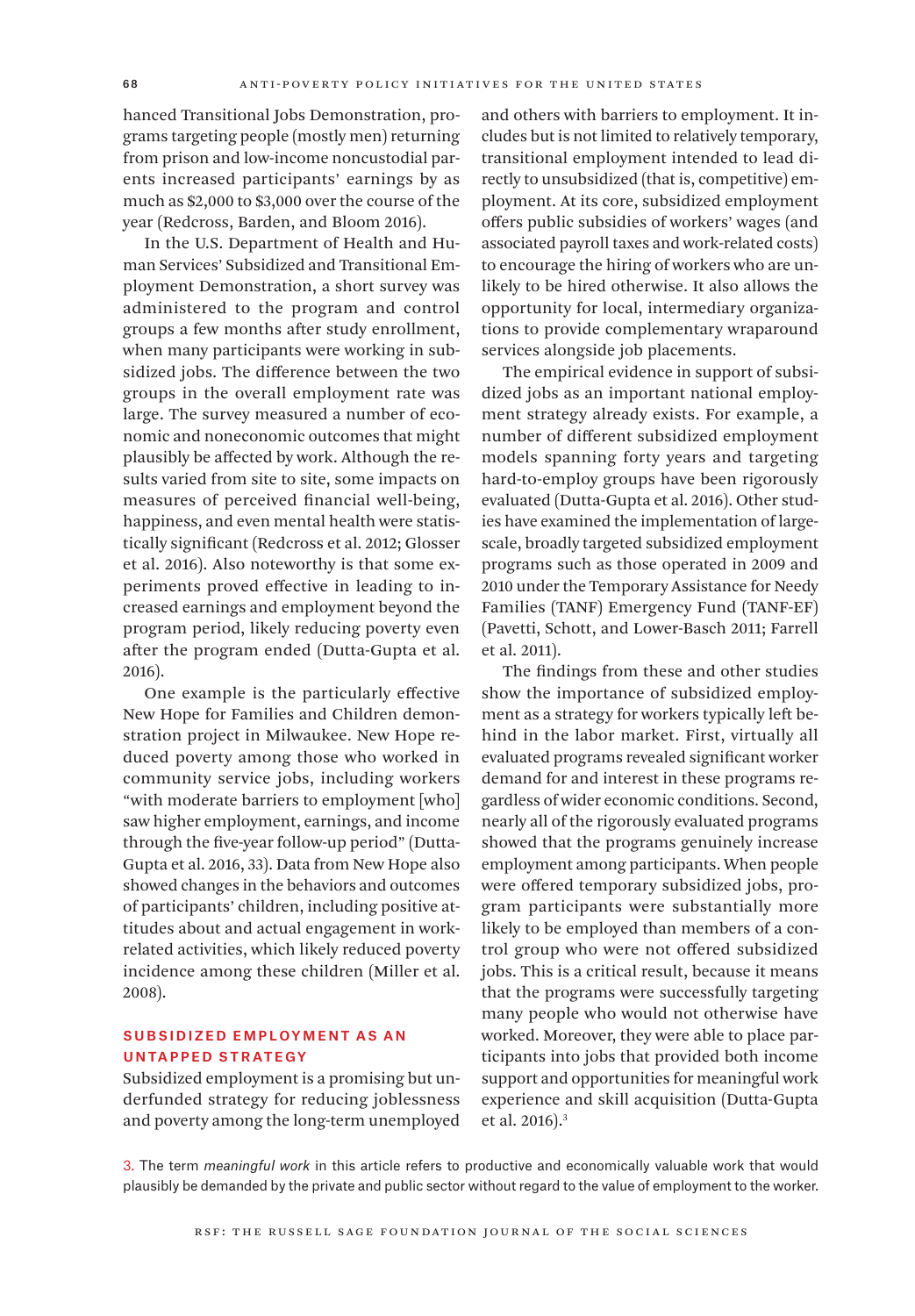The longer-term results were more mixed, but certain features—especially relating to participation duration and the provision of wraparound supports and services—in some programs may have led to more positive economic and social outcomes. In a few studies, program participants continued to have higher employment rates or earnings than the control group even after the temporary subsidies ended. This suggests that some programs were able to increase their participants' employability. However, in most studies, the employment rates and earnings of the two groups converged after the subsidized jobs ended, and the program group's long-term employment outcomes were no better than those of the control group. Still, many of these programs nevertheless had positive impacts beyond the duration of the job placement, including reduced recidivism (Redcross et al. 2012) and improved outcomes for children of adult participants (Miller et al. 2008).

Studies of the broad-based programs that operated under the TANF-EF describe how these programs were able to get up and running and place thousands of people into subsidized jobs quickly and efficiently during the Great Recession (Pavetti, Schott, and Lower-Basch 2011; Farrell et al. 2011; Roder and Elliott 2013).

In sum, these studies show that it is possible to design and operate subsidized employment programs that provide meaningful work opportunities to large numbers of jobless individuals. These models can provide earnings for productive work performed, whether they are targeting a broad swath of unemployed workers during a recession or a narrower group of more disadvantaged workers who experience high rates of joblessness even when overall economic conditions are good. In other words, subsidized employment programs can achieve the primary goals of the national program proposed here—an earnings foundation in the short term that contributes to poverty reduction and an increase in unsubsidized employment and earnings in the medium to long term. At the same time, the evidence suggests that ongoing experimentation is needed, which this proposal is also intended to facilitate.

### A Need for Federal Support

A permanent national subsidized employment program with new dedicated federal funding would reduce short- and long-term poverty by helping participating workers with temporary, wage-paying jobs and facilitating their transition to obtaining—and maintaining—unsubsidized (competitive), secure, and decent employment during economic expansions and contractions. In recent history, the federal government has shown itself more able to raise revenues and provide countercyclical funding increases than state and local governments. Whether local programs did or did not improve workers' medium- to long-run labor market outcomes, they would provide earnings and ensure productive work output while offering countercyclical balance during economic contractions. Moreover, the needs addressed and likely positive impacts would have important national implications. Funded programs could reduce public criminal justice, health, and other spending, and have positive long-term impacts on the custodial and noncustodial children of participating workers (Dutta-Gupta et al. 2016). For employers, the program would expand their labor pool for marginal hiring that would not take place without a public subsidy.

# Expected Effectiveness

In addition to these significant antipoverty effects from earnings during program participation, the expected effectiveness of this proposal can be determined in part by surveying existing evidence of impacts from subsidized employment models that approximate what this national program would fund. In addition, the program would include funding and requirements that ensure that it grows the evidence base for subsidized employment.

## Research Review

A number of subsidized employment models have been rigorously evaluated over the past forty years; in fact, several large-scale studies are under way as of this writing. Most of these studies were randomized controlled trials: individuals who were eligible for and interested in a particular subsidized employment program were assigned, at random, to a program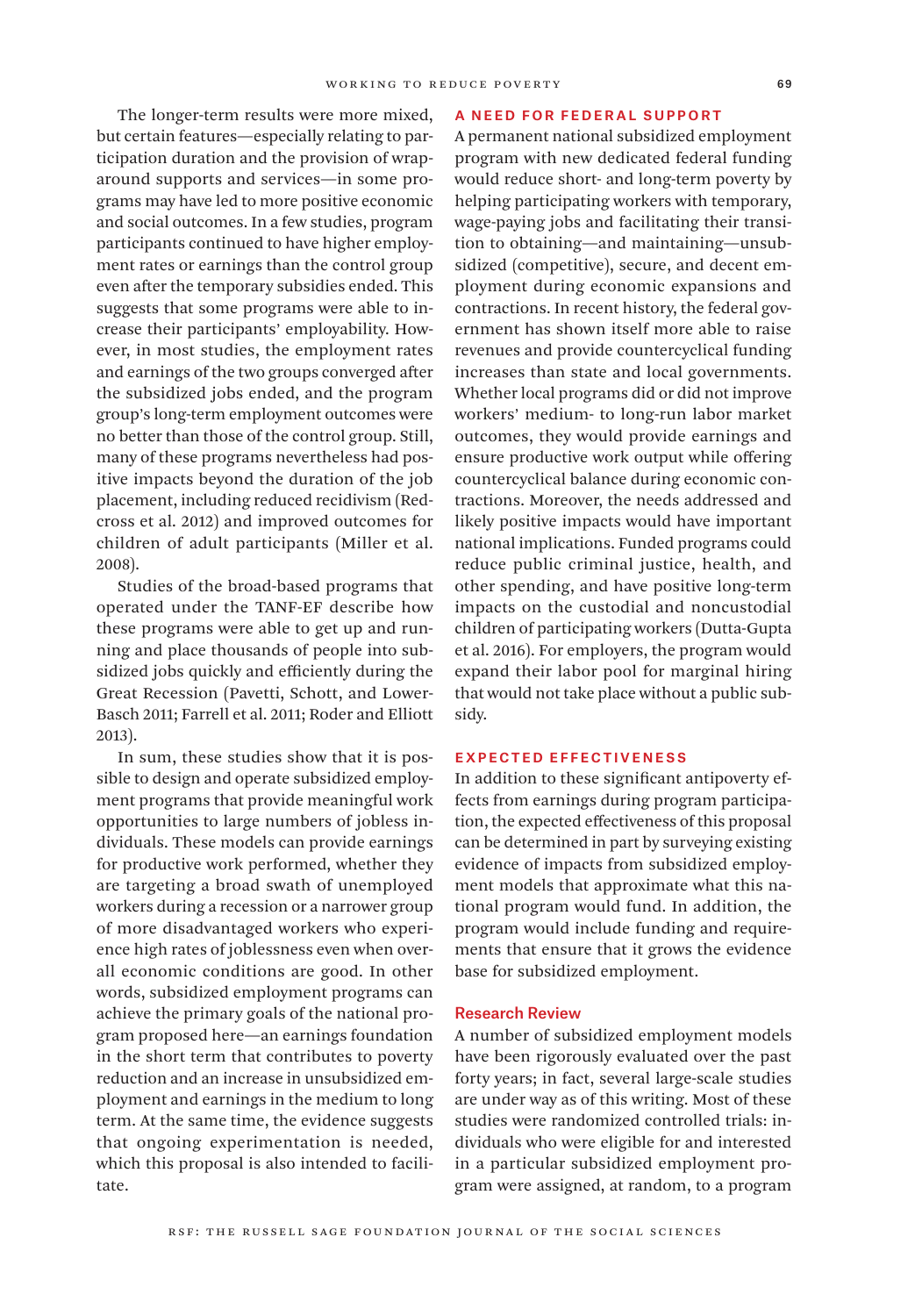group that was invited to participate in the program or to a control group that was not (in some studies, the control group was offered assistance searching for an unsubsidized job). The two groups were then followed over time (usually two to four years) to assess whether people who were offered subsidized jobs had better outcomes than those who were not (Dutta-Gupta et al. 2016).

These studies have contributed to a growing base of knowledge about the implementation and impact of these programs. However, it is important to note that almost all focused on models that targeted groups facing serious barriers to steady employment—for example, people with disabilities, people coming home from prison, and public assistance recipients—and sought to use temporary subsidized jobs as a tool to improve participants' long-term employment outcomes. These programs operated on the assumption that people would "learn to work by working." As discussed earlier, however, this is just one of several possible goals of subsidized employment (Dutta-Gupta et al. 2016).

Almost all of the studies showed a similar pattern of results. Early in the follow-up period, when many program group members were working in temporary subsidized jobs, the program group's employment rate was dramatically higher than the corresponding rate for the control group. This is a critical result, because it means that the programs were successfully targeting many people who would not otherwise have worked, but who wanted to work and did indeed successfully take advantage of wagepaying jobs that were made readily available. In other words, the programs were not spending money to create jobs for large numbers of people who would have found employment anyway. Moreover, they were able to place participants into jobs that provided opportunities for meaningful work. As might be expected, impacts on employment during the early period were larger for more disadvantaged participants, who were less likely to find jobs on their own (Bloom 2010).

The longer-term results were more mixed, but some had features that led to more success. In a few studies, the program group continued to have higher employment rates or earnings than the control group even after the temporary subsidies ended. This suggests that some programs were able to increase their participants' employability. This pattern was observed in some programs targeting people with disabilities, and in one program that targeted public assistance recipients and combined classroom training with subsidized jobs. These programs were all similar in that they targeted specific groups of people, which can be a strategy for success. For example, Transitions SF targeted incarcerated adults who were not job ready and Youth Transition targeted youths with disabilities (Dutta-Gupta et al. 2016).

However, in most studies, the employment rates and earnings of the two groups converged after the subsidized jobs ended, and the program group's long-term employment outcomes were no better than those of the control group. In one study of a program for people recently released from prison, the program generated lasting reductions in recidivism (particularly for those at higher risk), which led to net cost savings for taxpayers, but other programs for a similar population did not achieve this result. Of course, long-term improvements in earnings and employment represent just one measure of success for these programs. A comprehensive review that looked at more than forty subsidized job programs over forty years found that the best of these programs decreased workers' public benefit reliance, improved school outcomes among the children of workers, lowered criminal justice system involvement for workers and their children, and reduced long-term poverty (Dutta-Gupta et al. 2016). For example, in the mid-1990s, the New Hope Project in Milwaukee significantly improved parents' employment, earnings, marriage rates, and mental health, and the achievement and behavior of the children of participating parents also improved. The New Hope Project provided health insurance and subsidized childcare, along with an earnings supplement, which shows that using subsidized employment as a part of a package of benefits rather than a standalone policy can lead to success. Society's gains easily exceeded the program's costs.

Because the studies tested a variety of different subsidized employment models for differ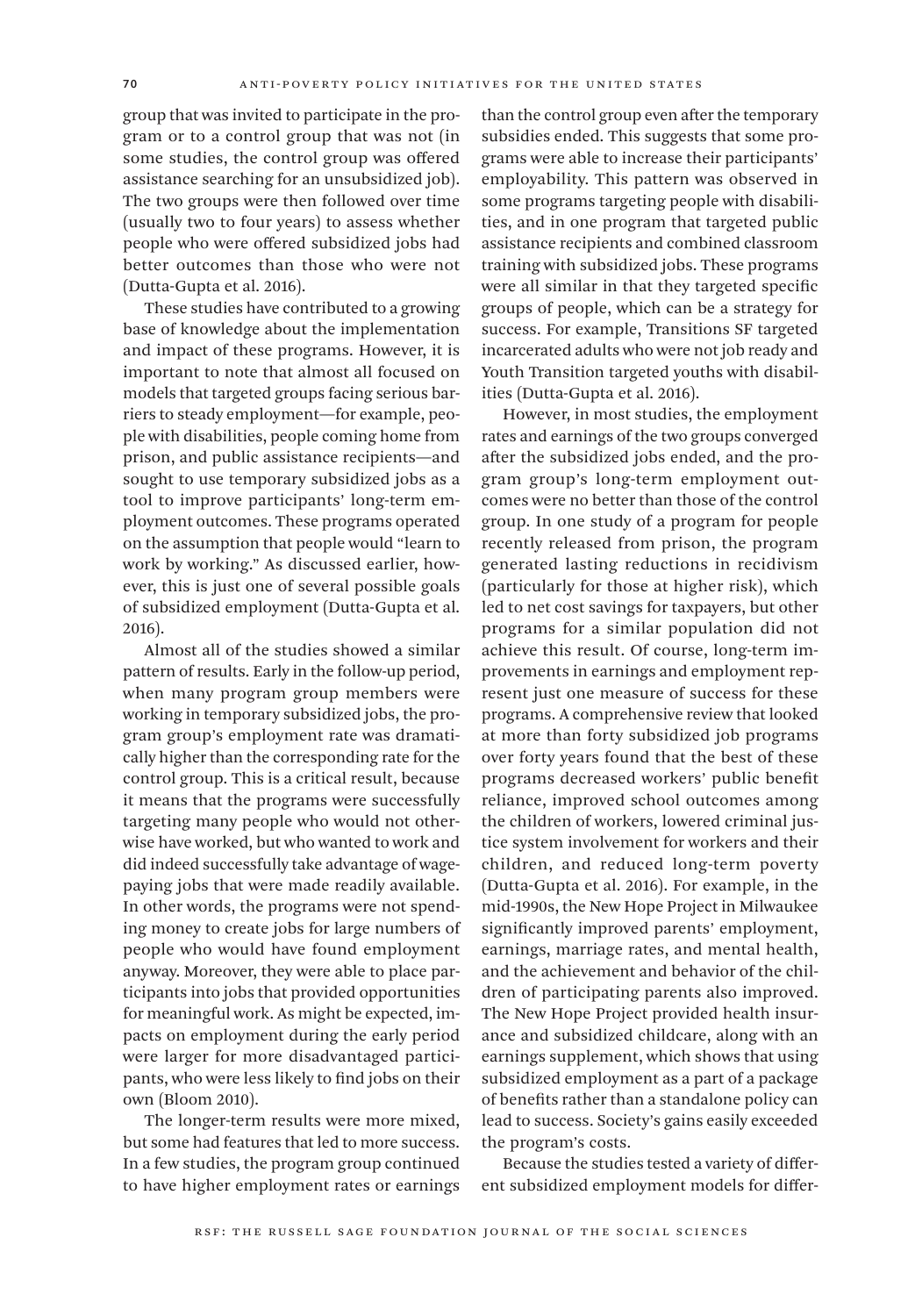ent populations, they have yielded important lessons on program design and implementation. For example, some of the programs placed subsidized workers in nonprofit social service organizations or social enterprises (businesses with a social purpose) that would accept almost anyone, and did not ask the employers to commit to hiring the participant after the subsidy ended (most of the agencies did not have enough funding to take on more unsubsidized workers). In those models, the proportion of program group members who actually worked in a subsidized job was quite high, sometimes approaching 100 percent.

Other models attempted to place participants with private, for-profit businesses, and asked the businesses to commit to hire participants after the subsidy ended, if their performance met expectations. In contrast to the programs discussed earlier, the private-sector– focused programs placed fewer than half of the program group into subsidized jobs. This is perhaps not surprising because often businesses will not hire people who are considered unqualified, even with generous subsidies.

This disparity does not mean that the former programs had better long-term outcomes, but it does suggest that any program aiming to provide subsidized jobs to a large number of hard-to-employ individuals would almost certainly have to allow for placements with nonprofit organizations or public agencies.

Other operational lessons can be drawn from the experience of states and localities that used funds from the TANF Emergency Fund (part of the American Recovery and Reinvestment Act) to employ more than a quarter million youth and adults during the height of the Great Recession (Administration for Children and Families 2012). Many of these programs were able to get up and running and reach a large scale very quickly by keeping eligibility criteria simple and developing streamlined procedures to issue subsidies. Interestingly, the largest programs placed most subsidized workers in private sector jobs, often with small businesses, though it is important to note that in a very weak labor market, these programs were serving many people with relatively strong work histories (Pavetti, Schott, and Lower-Basch 2011).

In sum, research shows that it is possible to

design and operate subsidized employment programs that provide meaningful work opportunities to large numbers of jobless individuals. These models can provide earnings in exchange for actual work performed, whether they are targeting a broad swath of unemployed workers during a recession or a narrower group of more disadvantaged workers who experience high rates of joblessness even when overall economic conditions are good. These programs can also have benefits beyond the labor market. In other words, subsidized employment programs can achieve the primary and secondary goals of the national program proposed here. At the same time, the evidence suggests that more experimentation is needed to identify subsidized employment models that can reliably improve workers' long-term employment outcomes, perhaps by combining subsidized employment with other needed services such as job training.

# A National Subsidized Employment **STRATEGY**

This article proposes a national subsidized employment program comprising two distinct federal funding streams: formula funding and competitive grants to states and local entities. The new effort is intended to realize multiple goals, at times in tension with each other, including

providing unemployed and underemployed individuals the opportunity to work and earn income that allows them—in combination with the EITC and Child Tax Credit (CTC) they can then claim—to rise out of poverty;

providing on-the-job training and help for individuals who do not have the skills, education, or work histories to effectively compete in the formal, unsubsidized labor market;

providing small businesses with the chance to test their potential for growth by providing access to time-limited employment subsidies;

increasing employment rates in communities with high concentrations of joblessness;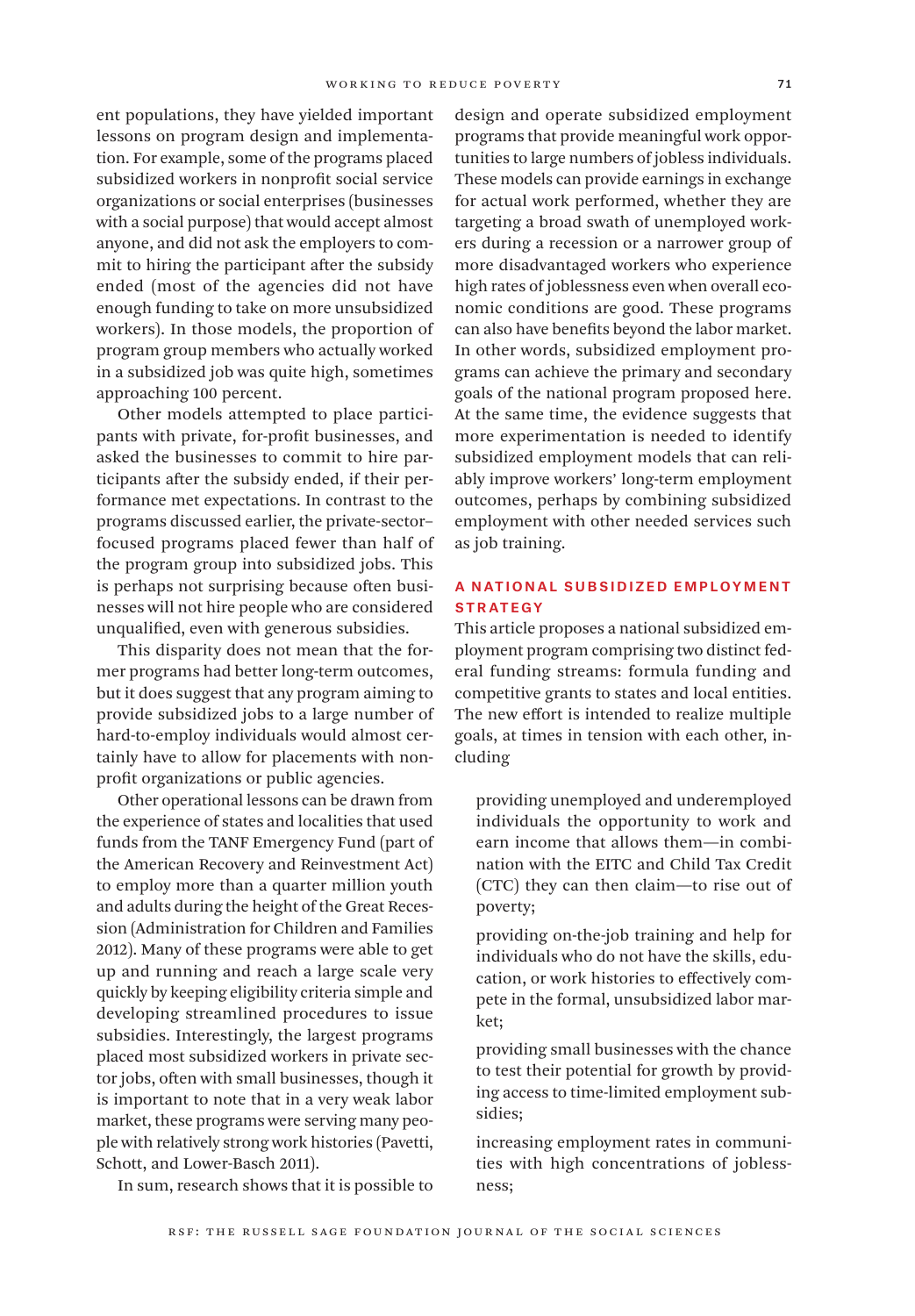providing marginalized communities with resources to address community needs; and

mitigating barriers to employment through providing access to wraparound services.

In addition to improving workers' overall income through earnings by making them eligible for the EITC and CTC, which will add to the poverty reduction impacts, the program's provision of wages will result in workers' paying FICA (Social Security and Medicare) taxes, which will increase their prospects for a more secure and healthy retirement.<sup>4</sup>

# Program Administr ation and Funding Disbursement

The program would be administered cooperatively by the U.S. Department of Labor (DOL) and the U.S. Department of Health and Human Services (HHS), both of which have highly relevant experience and expertise. The structure of the funding would reflect a two-pronged federal strategy: a DOL-managed program of grants to states based on a funding formula; and an HHS-managed competitive federal grant program for local entities. Both are discussed in more detail later in the article.

National legislation would create the two streams for funding, which would be distinct, but able to be mixed by on-the-ground recipient organizations. The first would be available to all states to use for a broad share of struggling workers, but require state plans for targeting workers with serious or multiple barriers to employment. The second would be available to local governments and community-based organizations for targeting communities and workers who are not well served by state programs. The federal government would use a formula for all states in the first category and competitive grants for the second.

Formula funding to all states recognizes that the needs for subsidized employment are varied, based on regional economies, rural versus urban conditions, and ongoing structural changes in local economies. Using formula funding to all states ensures that states can address different needs within their borders while targeting the policy to specific areas and populations. It also underlines that this strategy is not just about or for certain populations or states, but also needed and useful across the entire country in addressing unemployment and underemployment.

Although the two grant programs would operate fairly independently, HHS and DOL would be required to coordinate in developing the rules and regulations for each program to ensure that they would operate in harmony with one another.

# Program Benefit and Subsidy Configuration

Under the proposal, the federal government would provide states with a generous match for subsidized employment program spending (see section on proposed funding) and local entities with competitive grants. State and local programs would directly or through intermediaries provide subsidies to third-party employers (which could be private, nonprofit, or public) to hire and employ eligible workers.

Subsidies would be used by employers toward hiring, compensation, and on-the-job training costs. Payments to employers would be allowed to vary by and within states. However, employers cannot be subsidized for more than 120 percent of wage costs, which is a reasonable approximation of total compensation and overhead costs for the lowest paid workers.

Programs also may use federal funds to provide wraparound services, including screening and matching and job preparation services, as well as transportation, childcare, counseling, or other assistance. The scale of programs and these complementary services would vary across target population, location, and other factors. The policy would be sufficiently flexible to allow programs to adjust to local dynamics and changing circumstances while keeping the needs of participants and employers paramount.

As for specific wages and costs, workers in subsidized job placements would be paid at

4. The EITC will see increased costs because the economic expansion from this policy is mostly in low-wage work, so more people will be eligible for the EITC because they have jobs that pay low wages. However, the EITC itself can lead to poverty reduction.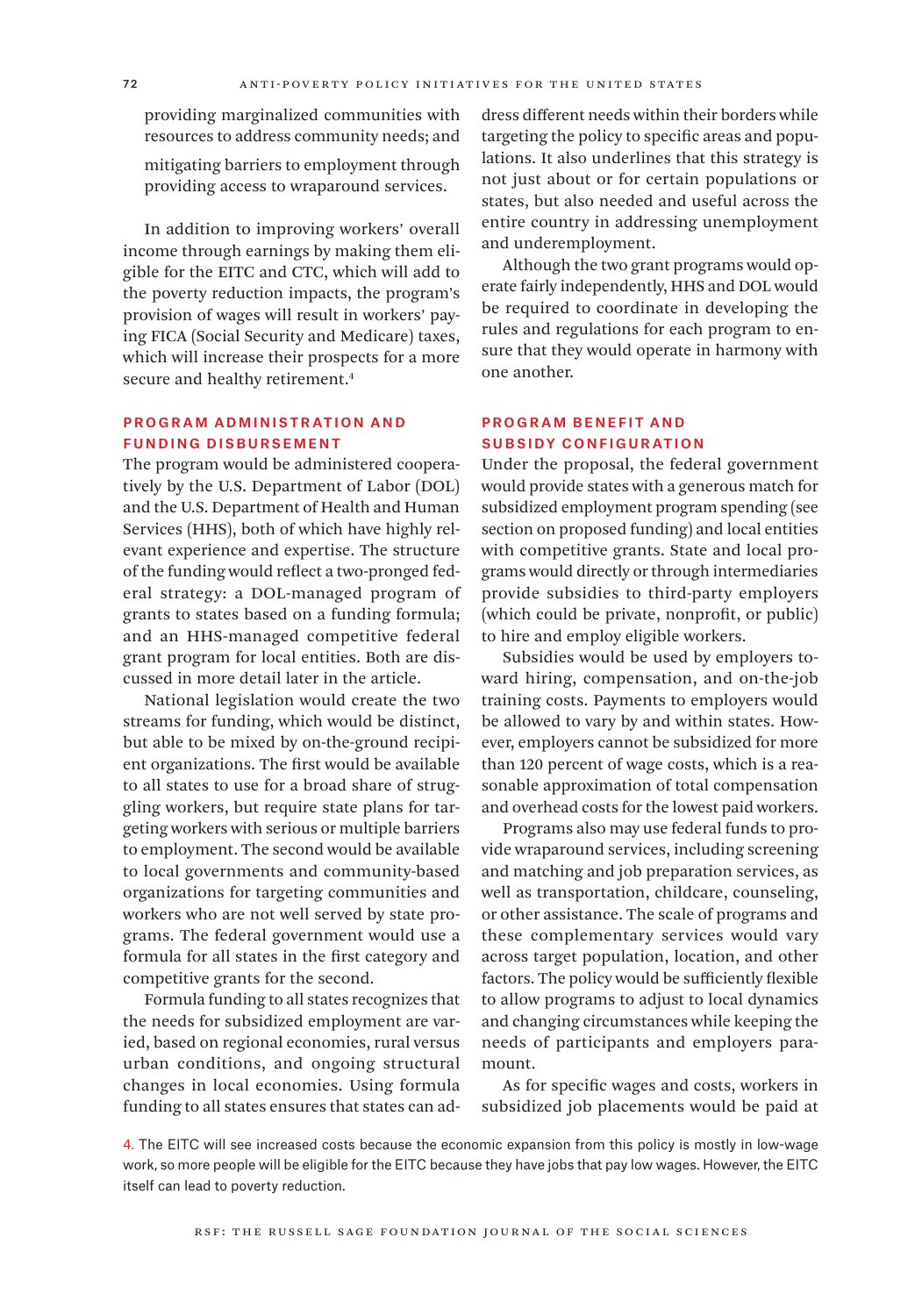least the prevailing minimum wage in the relevant jurisdiction. The wage subsidy to the employer would not be higher than the prevailing minimum wage (that is, the federal minimum wage, now \$7.25 per hour, or, if higher, the applicable state or local minimum wage). However, if employers wanted to pay a worker more than the prevailing minimum wage, they would be able to do by supplementing the minimum wage with their own resources.

Under state formula-funded programs, each subsidized job would be limited to nine months, though this period could be extended to accommodate time needed for training. Workers would be able to apply for a different subsidized job if still unemployed four weeks after completing the initial period of program participation. The individual could not be hired back, however, by the same employer or at the same site, because that could become a way that an employer could unfairly take advantage of the program (such as hanging onto specific individuals indefinitely, at taxpayer expense, with no thought of bringing them onto their own payroll). Programs may create review processes to address occasional exceptions to this rule that might make sense.

Furthermore, if the subsidized employment program is part of skilled training, the maximum time for the subsidy might be longer (or shorter), based on the level of skill and experience that the worker needs before being hired as a regular employee. If the program is part of an initiative that targets low-skilled individuals, the maximum time might also be extended.

## Worker Eligibility and Targeting

The structure and design of the proposed program would aim to balance several, potentially competing objectives: to target scarce public funds to those most in need; to provide states the flexibility to tailor the program to reflect local conditions and preferences; to promote

participation by employers; to ensure that program implementation is efficient; and to allow the program to operate effectively in both strong and weak labor market conditions.

As discussed, the program would include two parallel federal funding streams: broadbased grants to states and territories that would be distributed according to a formula, and targeted, competitive grants to localities or nonprofit organizations to serve specific populations.

To limit administrative expenses and respond to local need, federal eligibility requirements for individual participation in a subsidized job under this program would be few. Participants would be

unemployed for sixty days or more, or have earnings below half the prevailing minimum wage in the previous twelve months  $($7.25$  per hour in much of the country);<sup>5</sup>

eighteen years of age or older; and

lawfully permitted to work.

These restrictions are intended to simplify administrative burdens and increase outreach effectiveness while targeting workers who are struggling to find employment recently or secure stable earnings. The policy is also not intended to address the overlapping but often quite distinct needs of school-age youth.

These criteria would include underemployed (less than full-time) workers; discouraged workers who have been unemployed for a significant amount of time and may have stopped looking for work; and those who are just becoming low-income after job loss, which would enable a strong and automatic countercyclical response. In addition, asset tests would be prohibited. Having such broad eligibility requirements would allow local programs to saturate struggling communities that generally do not have enough employment opportunities,

5. We recommend using a simple formula that assumes two thousand hours of work. For example, in a city in Florida lacking a separate minimum wage, the maximum prior-twelve-month earnings would be \$8.05 (the state's minimum wage), divided by two, and multiplied by two thousand hours, or \$8,050. This formula intentionally leads to variation across labor markets and over time. This threshold likely would be sufficiently generous during recessions, as evidenced by data from the Economic Mobility Corporation's 2013 evaluation of several TANF Emergency Fund subsidized employment programs during 2009 and 2010 (see Roder and Elliott 2013).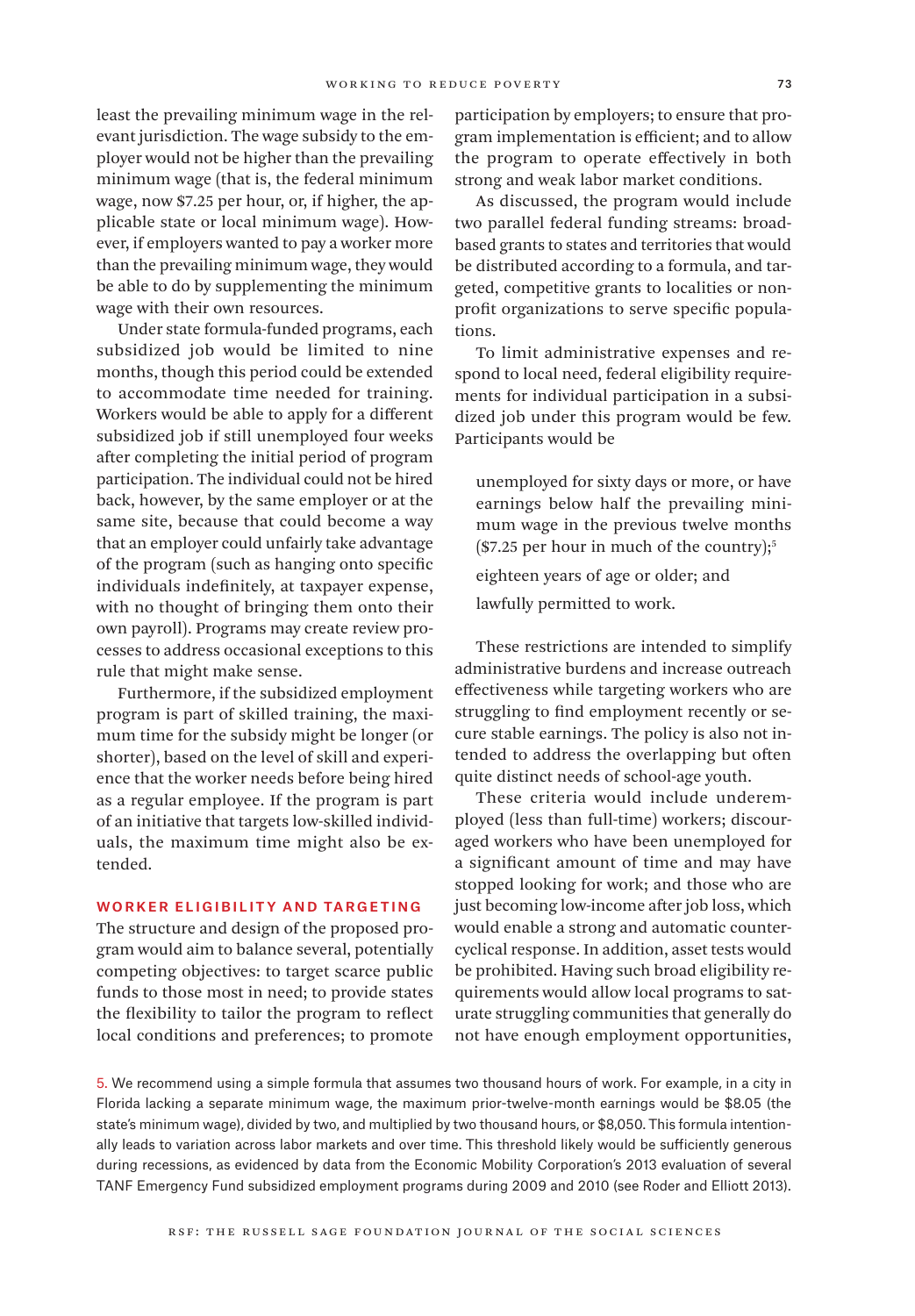especially for people with barriers, including limited skills and uneven work histories, to employment.

The streamlined nature of the rules governing the formula grants would thus leave many of the key design decisions to the states. Although no federally set maximum income limit is in place, states would be able to set such limits as they see fit. In other words, the proposal would leave room for states to have the option of targeting low-income families and individuals. States could set additional eligibility criteria subject to some limitations intended to prevent discrimination. Nevertheless, the program would be well targeted for several reasons. First, subsidized job placements would pay the prevailing minimum wage in the relevant jurisdiction initially.6 The wage received by workers could rise during the placement, but the wage subsidy received by employers could not. In other words, employers would be free to increase both their share of and the amount of the wage paid. The low pay offered in these positions inherently prevents them from going to individuals whose families have higher incomes, because those with educational and other advantages would rarely see these jobs as attractive or necessary.

Finally, workers would not be permitted to participate in more than three years of subsidized employment total during any five-year period (each placement limited to nine months per worksite). In recognition of the fact that some workers, even upon completing several subsidized jobs, may (due to barriers such as a disability or significant health issue) never be able to attain stable, unsubsidized employment, states would be able to institute waivers for this requirement. Time limits would be suspended during periods of recession.

The competitive grants also build in room for programs to be more narrowly targeted. These funds would have to be used to subsidize jobs for individuals with specific characteristics that make them hard to employ, such as those with disabilities, veterans, noncustodial parents who owe child support, or those with criminal records. Alternatively, these grants could be targeted to people living in specific communities with high poverty rates.

Under both funding streams, the proposal would also require state plans to target—but not restrict eligibility to—people with serious or multiple barriers to employment.7 Barriers to employment, though broadly defined, would constitute limitations that significantly reduce the likelihood of an individual being able to attain or maintain competitive (unsubsidized) employment. Limitations could be "personal or institutional, and can manifest as skill limitations; physical and behavioral health issues, including disabilities; criminal justice system involvement; family obligations; limited resources; and discrimination based on characteristics such as race, gender, and age, among others" (Dutta-Gupta et al. 2016, ix).

## Employer Eligibility

Because the program would target many people facing serious structural and situational obstacles to steady employment, it will almost certainly be necessary to utilize a wide range of government, nonprofit, and for-profit organizations. Therefore, under both funding structures, public, for-profit, and not-for-profit employers would all be eligible to receive subsidies. It would also be permitted for a nonprofit organization to act as an intermediary and employer of record (EOR) for workers who are placed elsewhere. The EOR mechanism places most of the formal obligations of serving as the employer on the nonprofit organization—such as determining eligibility, providing orientation, formally hiring the subsidized worker, conducting any required background checks and drug testing, and, once the worker is hired, paying the worker, making all required deductions (FICA, Medicare, and so on), providing a pay stub, and issuing a W-2 form. If an initial placement does not work out (for any number of reasons), the EOR also helps the subsidized worker find another place to work. Above all, the EOR helps to identify the "host sites" where subsidized workers actually work. Host sites,

6. If the prevailing minimum wage in the relevant jurisdiction is different from the federal minimum wage, workers would be paid the higher of the two.

7. States would have the flexibility to forego targeting during economic downturns.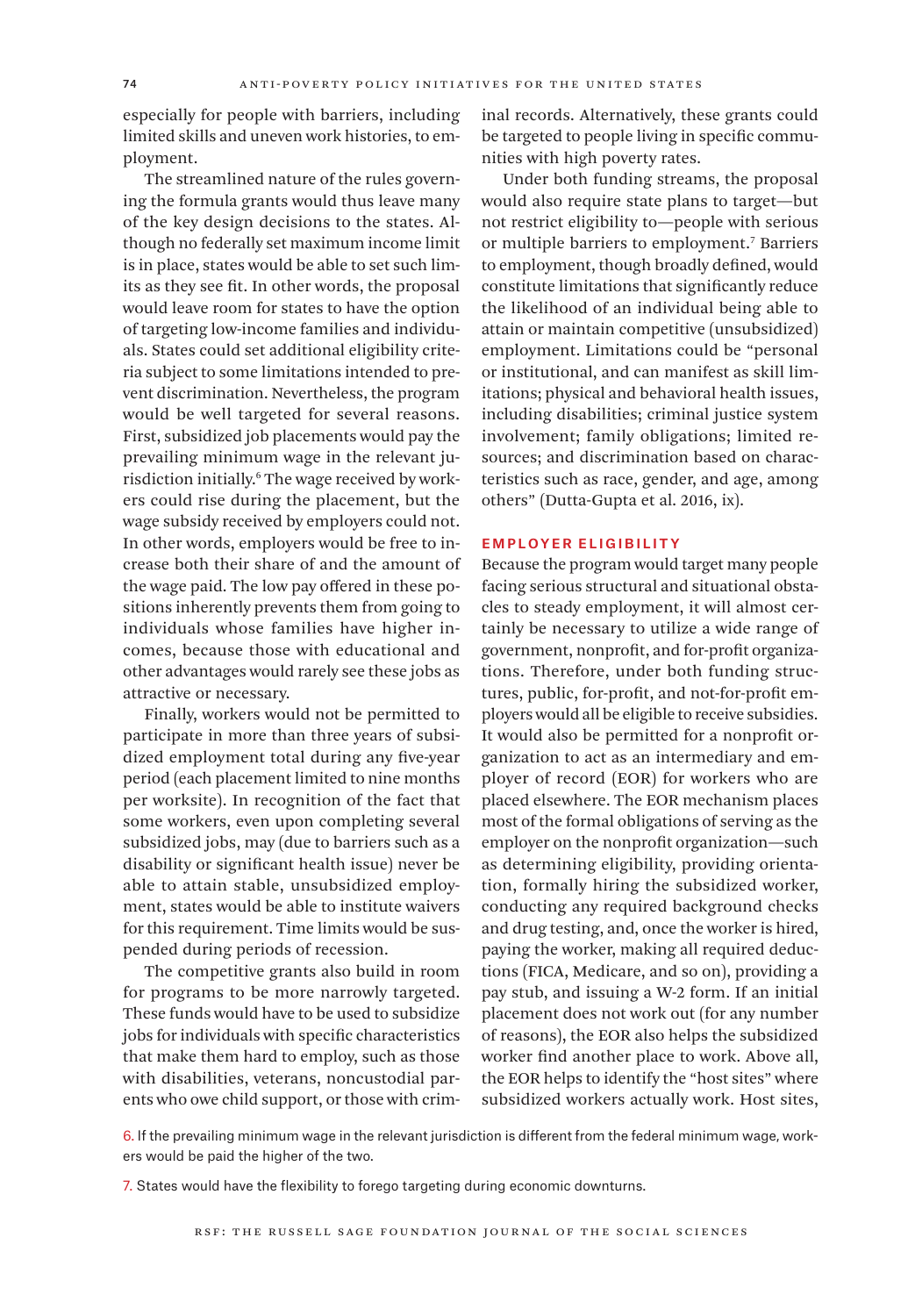in turn, are responsible for providing job descriptions, providing day-to-day supervision, and certifying to the EOR that the subsidized worker was employed for a stated number of hours. The EOR–host site approach has worked well in several states, including Colorado and Wisconsin. Small employers in particular appreciate the approach because, as they consider "testing out" an individual whom they may decide to hire as an unsubsidized worker, they are not burdened with the kind of bureaucracy or paperwork that so often deters small firms from participating in other governmentsponsored training and employment programs.

In exchange for hiring workers with barriers, the proposed subsidized employment program lets employers take a low-risk chance on workers they would not ordinarily hire. The result is a mutually beneficial arrangement, in which American employers willing to see a worker through a comparatively brief training and skill-building period and transition to competitive employment can be rewarded with access to previously untapped or underdeveloped labor and talent. For small businesses, the benefits may be even more pronounced. Small businesses are often a good prospect for providing work experience for individuals with limited skills or work histories. They are more likely than large employers to find it mutually beneficial, given that they often lack the capital to expand their workforce. Hiring a worker through a subsidized employment program allows them to test their ability to add positions while limiting their immediate investment to the costs of supervision and training. Those costs are real, but are manageable for many small businesses. Even if a business is unable to hire the person beyond the subsidy period, it has provided experience and training that can be translated to other jobs.

Particularly when placements are with private, for-profit employers, measures must be taken to mitigate concerns about relative costeffectiveness and the use of public money to (indirectly) subsidize private profits*.* For example, no employer could use subsidized workers to replace unsubsidized workers or striking workers. States or competitive grantees could also choose to require that employers hire individuals on their permanent payrolls if they

are successful in the subsidy period. The wisdom of imposing such a requirement, however, should be carefully considered. Such a requirement may deter private firms who in good faith *want* to hire subsidized workers from participating in the program, given that in advance they cannot necessarily predict whether adding a new worker (subsidized or otherwise) is economically justifiable. Indeed, they may need to try out not merely the subsidized employee, but also the new job itself, to determine whether the new job is economically viable. An absolute requirement that they must hire the subsidized workers they have taken on—even if language like "if the placement is successful" is added could easily drive away the best employers.

 The concern about the program's being exploited to provide windfall profits to unscrupulous private firms is a serious one. To address it, the authorizing legislation and rules could limit participation of private for-profit business to small businesses, potentially defined as those with fewer than a certain number of employees (such as 50, 150, 250, and so on). Another possible safeguard is to limit the total dollar amount of the subsidized wages that any one for-profit firm can profit from (perhaps allowing the firm to offset the limit by unsubsidized wages it subsequently pays to the workers in question). Maybe the most important safeguard against abuse of the program or its workers, however, is to require regular and adequate site visits and to hold employers accountable for program integrity through regular evaluations of their impact. This is one function that an employer of record might perform vis-à-vis the host sites in its network.

# Targeting of Job Placements

State plans would be required to show consideration for type of placement, including supervision, employment sector, employer size, and other issues (Dutta-Gupta et al. 2016). States when running programs directly or contracting with private organizations to run programs must also prioritize programs physically located in areas with the poorest labor market indicators and highest (most concentrated) poverty, as well as work placements accessible to workers in these communities (including through the provision of transportation subsi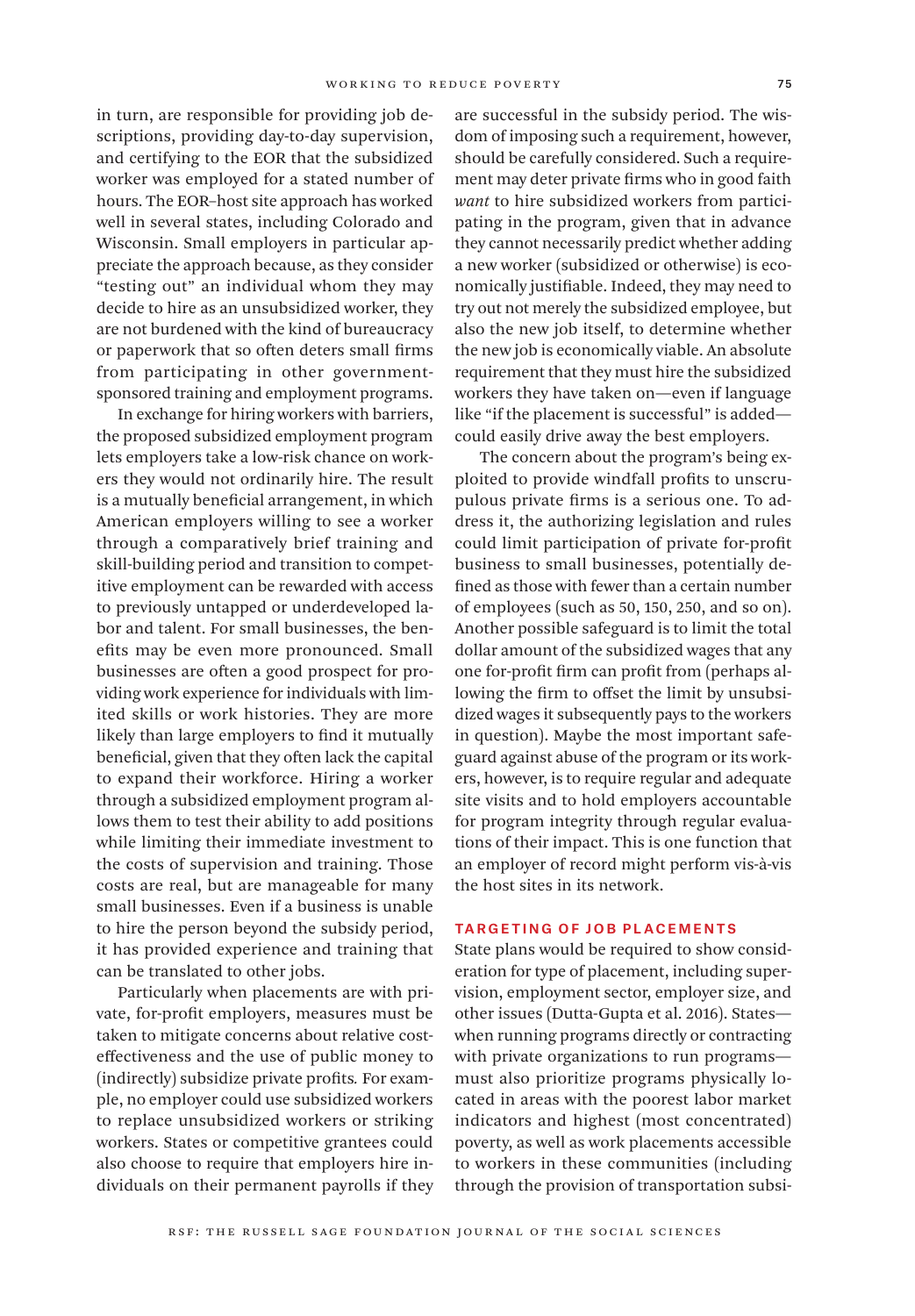dies). Among localities applying for competitive grant funding, the preference would be strong for programs that operate in and employ workers in communities with high (concentrated) poverty, persistent poverty, or deep poverty. States and localities would be encouraged to include additional requirements as needed (as it may be counterproductive for the federal level to set them).

#### Employer Expectations

All applicable labor laws would be followed to ensure decent working conditions, including minimum wage laws. Employers (public, private, and nonprofit) that offer advancement opportunities for participating workers would be prioritized.

Programs would be encouraged to follow best practices to support opportunities for rollover in positions for those who are strong candidates for it. Having the work approximate competitive employment as the subsidy winds down—if not from Day One—would also be encouraged within programs. Furthermore, during times of economic expansion, worksites would be limited to organizations by size (which could be defined in terms of employees, profits, or payroll)—but less so as the economy deteriorates. Other strategies for reducing windfall profits may be explored as well (Bartik 2001).

#### Proposed Funding

This section describes a mechanism for delivery of funds and provides a federal cost estimate for this proposal. The proposed funding consists of two primary streams: a substantial mandatory funding stream for states and a smaller discretionary funding stream for local programs. The proposal is designed to achieve 100 percent state participation and reach approximately 20 percent of all workers who are unemployed for fifteen weeks or longer; available for and desiring work, but no longer looking; those interested in work, but believe no

job is available for them; and those employed part time for economic reasons and earning less than what they would with a full-time subsidized job at the minimum wage.

#### Federal Funding Delivery Mechanisms

This proposal envisions a generous, openended federal match to states for the formula grant. Each states' grant would be based on states' FMAP (Federal Medical Assistance Percentage, or Medicaid match rate). The FMAP for each state is based on the relative per capita income of a state compared with national per capita income. It currently varies between 50 and 82 percent, limited by a statutory maximum of 83 percent (ASPE 2015). Under this subsidized employment proposal, each state would receive a minimum (regardless of macroeconomic conditions) match equal to its FMAP plus half the gap between the state's FMAP and 100 percent, resulting in minimum matching rates ranging from 75 percent in the wealthiest states to 91 percent in the poorest. States would be able to count TANF,<sup>8</sup> Workforce Innovation and Opportunity Act (WIOA), and other federal funding legitimately utilized for subsidized employment toward their contributions. Based on the TANF Emergency Fund's subsidized jobs experience and the adoption of the Medicaid expansion under the Affordable Care Act, a reimbursement rate that is more generous than the existing FMAP for basic Medicaid is likely necessary to ensure that all or nearly all states choose to participate in this program (Kaplan 2009; Ollove 2015). This proposed federal subsidized employment match (FSEM) also would rise (never above 100 percent) and fall (never below 75 percent), with each year-over-year percentage point increase in three-month average state unemployment rates triggering a percentage increase in the match rate. Unlike the FMAP, the FSEM would be more responsive to economic changes by being updated every calendar quarter, though increased match rates would trigger on for a minimum of the balance

8. This proposal may raise concerns about further diverting TANF funds away from cash assistance, a valid use for which there are few if any substitutes in most cases. However, even proposals intended to address the low share of TANF used for cash assistance typically limit a share of all TANF spending to core purposes—typically cash assistance, employment, and work supports—that certainly would be served by subsidized jobs (see, for example, Floyd, Pavetti, and Schott 2017).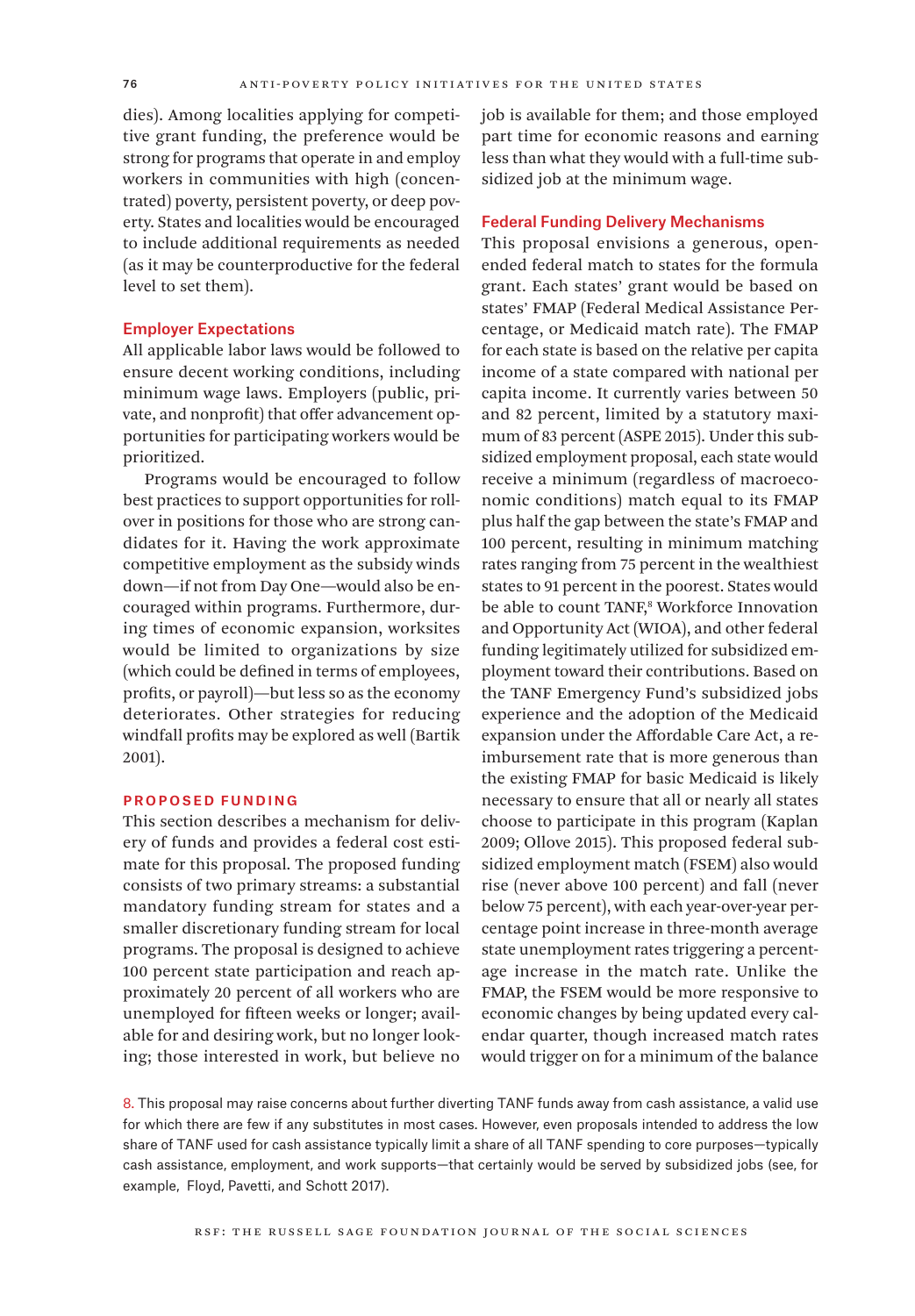of the current and subsequent fiscal year to allow for state fiscal, policy, and programmatic planning. (Overly volatile match rates, especially falls in the match rate, would jeopardize the viability of the program's match structure.)

The competitive grant, administered by HHS, would be administered similarly to existing competitive grant programs.

#### Cost Estimate and Poverty Reduction Effects

The total direct compensation costs of serving 20 percent of the full universe of eligible participants would be \$15.9 billion annually to provide subsidized employment for 2.4 million participants—which would benefit more than seven million members of those workers' households.9 In addition to these direct compensation costs for wages would be added costs for payroll taxes and net tax benefits, wraparound services, and state and local administrative costs, which would further add to the annual costs.

The total additional earnings received would reduce the nation's overall poverty rate (SPM) from 14.3 percent to 14.0 and thereby lift approximately one million people out of SPM poverty. The reduction in the poverty rate of expected program participants—who are significantly more disadvantaged than the overall population, having a poverty rate nearly 2.5 times the overall rate—would be far greater. For participants, the reductions in the poverty rate and the deep poverty rate (those with poverty levels less than half the supplemental poverty measure's threshold) would be sharp. The poverty rates among participants would be reduced from 35 percent to 20 percent and the deep poverty rate would fall from 14 percent to below 4 percent. Participants would also see a sharp reduction in the poverty gap (the difference between household income and the poverty

threshold), eliminating the majority (62 percent) of their poverty. Low-income families that have incomes above the poverty level but less than twice the poverty level would also see benefits that would increase their families' incometo-needs ratio by nearly 20 percent.

These calculations account for the likely change in tax benefits net of taxes paid, such as the EITC and the CTC, but not some net savings that would occur for federal spending on other programs, such as Supplemental Nutrition Assistance Program (formerly Food Stamps), for which higher earnings would reduce benefit amounts for participants (West and Reich 2014). The size and benefits of the program could also easily be scaled for lower participation levels of 10 or 15 percent of the universe targeted for services or higher participation levels of 30 percent.

# Building Evidence and Measuring Success

Three main strategies would be used to measure the efficiency and effectiveness of the program and to promote continuous program improvement.

First, HHS and DOL would develop a standard set of operational indicators that states and other grantees would be required to report on a quarterly basis. These indicators would include the number of workers placed into subsidized jobs, the characteristics of those workers, and the duration of their spells in subsidized employment—as well as basic information about the employers who received subsidies (for example, public, private, or nonprofit; total number of subsidized and unsubsidized employees). It would be difficult to make apples-to-apples comparisons across grantees because the specific programmatic and targeting strategies are expected to vary, but these

9. Eligible participants were those eighteen and older who were either unemployed for more than sixteen weeks; working involuntarily part time for economic reasons, but could earn more with a full-time subsidized job at the minimum wage; or discouraged or marginally attached. Another approach we use to check this proposal's cost estimate is to compare the per-worker costs with the approximate costs and enrollment of the subsidized employment component of the 2009–2010 TANF-EF program. Total federal spending for TANF-EF subsidized employment, including administrative costs, was \$1.32 billion (Farrell et al. 2011) and it served a total of 262,520 workers over nearly a year and a half (Pavetti et al. 2011), of which we estimate that half were likely full-time participants who averaged six months in the TANF-EF program, and the other half were summer youth for one summer (three months).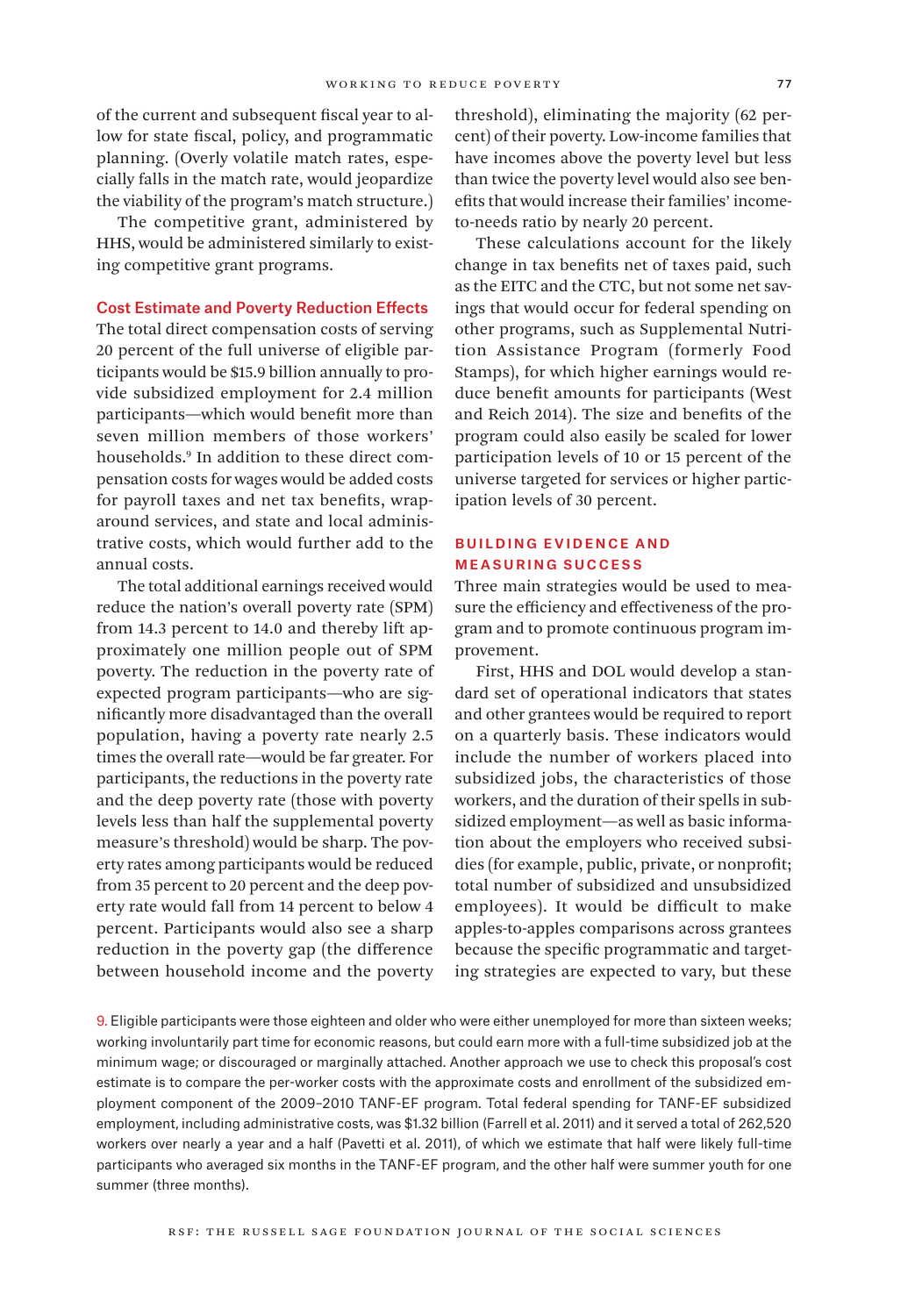indicators would be used to confirm that grantees are using the funds as planned and to highlight areas where technical assistance may be needed. Periodic surveys of employers would be used to measure employer satisfaction.

Second, HHS and DOL would develop a strategy to ascertain whether the subsidized employment program is achieving its primary and secondary goals. The primary goals would include raising earnings—thus, income—and increasing overall rates of employment. Secondary goals would depend somewhat on the specific targeting strategy, but could include improving the rate and amount of child support paid, reducing incarceration, improving economic and social conditions in targeted communities, and improving child well-being. It would be difficult to assess the impact of the subsidized employment on these outcomes for two primary reasons—the first being that the program may not be large enough to "move" these indicators at the state or national level (though it might affect them in individual communities). The second is that, because overall economic conditions and other factors may affect the same indicators, it would be quite challenging to isolate the impact of the subsidized employment program per se. For example, household income may fall during a recession, and it would be hard to determine whether the subsidized employment program made it fall less than it otherwise would have. Despite these challenges, it may be possible to use statistical techniques to estimate the program's impact. In addition, HHS and DOL would undertake periodic random assignment evaluations that would provide data on the impact of the program on individual workers.

Third, HHS and DOL would develop a systematic evaluation agenda focused on program improvement, including both qualitative and quantitative research. Studies of program implementation and operations would be used to identify and highlight efficient models for administering the program. These results would be widely disseminated to grantees. In addition, as noted earlier, periodic randomized controlled trials and other experimental and quasiexperimental methods would be used to measure the impact of particular subsidized employment models on participants.<sup>10</sup> These evaluations would measure impacts both while workers are in subsidized jobs and afterward and would focus on a wide range of potential outcomes depending on the target population (for example, employment, income, justice involvement, child support, and public benefits receipt). Some of them would be long-term studies designed to measure impacts on child well-being. These studies would seek to identify particular approaches to subsidized employment that have larger impacts on participant outcomes and are more cost effective.

## **CONCLUSION**

Work, especially full-time work, is more highly and causally associated with avoiding poverty than nearly any other variable reasonably affected by public policy. Work not only meets immediate needs, especially given that many public assistance programs have work requirements, but is also good for the broader community because it reinforces the expectation of participation in the labor market. However, even when the economy is described as being at full employment, evidence is substantial that many more workers would like to work than are able to secure adequate employment. Targeted efforts that simultaneously reduce employer hiring costs and risks while addressing worker barriers to employment can increase employment overall, especially among disadvantaged individuals. Subsidized employment is such an approach. Although subsidized employment is not appropriate for every unemployed or underemployed worker (or every em-

10. This proposal does not strictly mandate continuous or random assignment evaluations. First, there is value in experimenting with programs that saturate communities, an approach that is not compatible with a randomized lottery. As suggested by one anonymous reviewer, determining priority ranking for admissions could be permitted, enabling regression discontinuity designs. However, such an approach could come with its own conceptual and political challenges and consequently is not required. Finally, continuous (rather than periodic) evaluation has an additional fiscal cost and may reduce the freedom of practitioners to plan, adjust, and innovate in response to their experiences.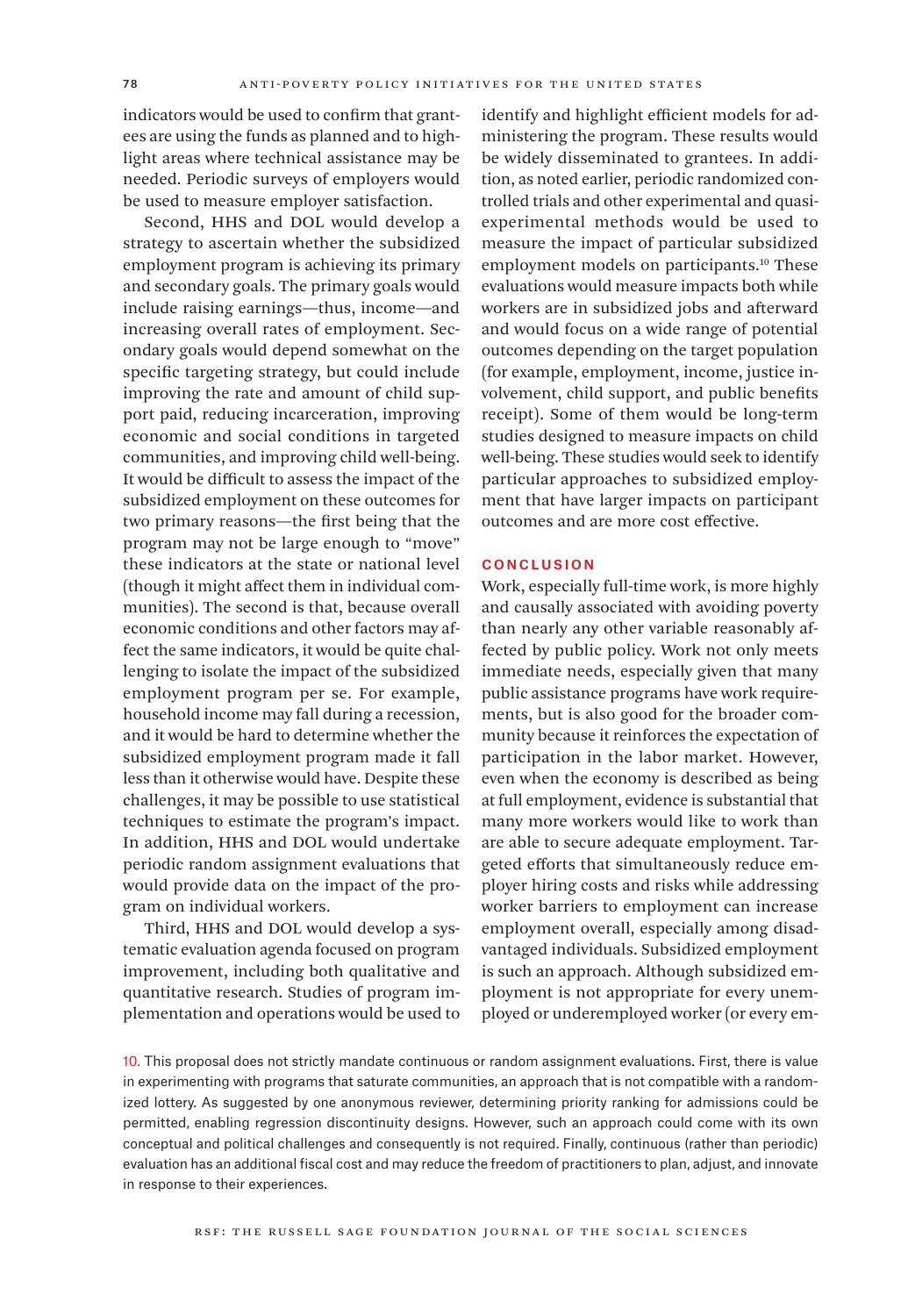ployer seeking to increase its workforce), it is both a proven and promising strategy for some populations. A permanent program with dedicated funding streams can build on the successes of past unsubsidized employment programs, which had neither (Dutta-Gupta et al. 2016). It is encouraging that, in 2016 and again in 2017, federal legislation—Senate Bill 3231 and Senate Bill 1938, co-authored by U.S. Senators Tammy Baldwin (D-WI) and Cory Booker (D-NJ)—were introduced with the goal of creating a federal subsidized employment program. Yet despite the growing body of evidence that subsidized employment is a successful strategy and a rising level of interest among policymakers across the political spectrum, little overall funding and no permanent dedicated funding for subsidized employment programs is available at the federal level.

To be sure, subsidized employment programs are neither silver bullets for all labor market challenges nor fully mature for every reasonable target population of disadvantaged workers. But subsidized jobs programs could and should make up a core component of a broad-based, ongoing strategy to combat poverty, reduce inequality, and ensure that every person wanting to work has access to a decent job at any point in the business cycle. With the goal of supporting robust career paths in mind, subsidized employment should also be developed in parallel with education and training initiatives that forge meaningful and sustainable connections between participants and the labor market. Assuming strong macroeconomic policy, there is no substitute for worker empowerment or strong labor standards such as wellenforced employment protections that prohibit discrimination, especially when it comes to highly disadvantaged workers (Dutta-Gupta et al. 2016). Subsidized jobs is not a panacea, but in combination with other strategies, it has a real chance at leading to long-term labor market gains for the next generation, if not for the adults immediately employed because of it.

As a result, this article proposes a national strategy for funding state and local subsidized employment programs to increase total employment levels, especially among workers with serious or multiple barriers to employment. The proposed strategy consists of two separate but harmonious federal funding streams, which in turn leverage state, local, and private (both for-profit and nonprofit) resources to create decent job opportunities for workers who likely would not otherwise be hired. The resulting employment immediately provides income through wages and earnings, and in some cases would have deeper and long-term positive effects that would tend to reduce poverty among participants and their children while improving outcomes for their communities. This idea is a missing and politically viable notion for reducing poverty.

# Appendix: Formul a Funding for States

State governments would be the only entities eligible to receive formula grants.<sup>11</sup> As discussed further below, states would be required to contribute funds to the program, but the match rate would be very favorable to them to encourage state participation in the program. During recessionary periods, the program would be up to 100 percent federally funded.

To receive a federal grant, each state would need to complete a detailed plan specifying how the funds would be used. As part of the plan, states would need to describe how they would use funds in areas with rates of joblessness or poverty that are well above the state averages.

The Department of Labor would operate the formula grant program. DOL oversees WIOA, which provides formula-based funding to states. DOL also administers the Enhanced Transitional Jobs Demonstration, which tested subsidized employment programs for people recently released from prison and noncustodial parents who owed child support (Employment and Training Administration 2016). Thus, DOL is well suited to operate the proposed new formula grant program for subsidized employment.

As for how the states would operate their

11. Here, state government refers to all state governments, tribes, and territories. Specifically, the territories that are referenced and included in this proposal (Puerto Rico, U.S. Virgin Islands, and American Samoa) already have unemployment insurance programs.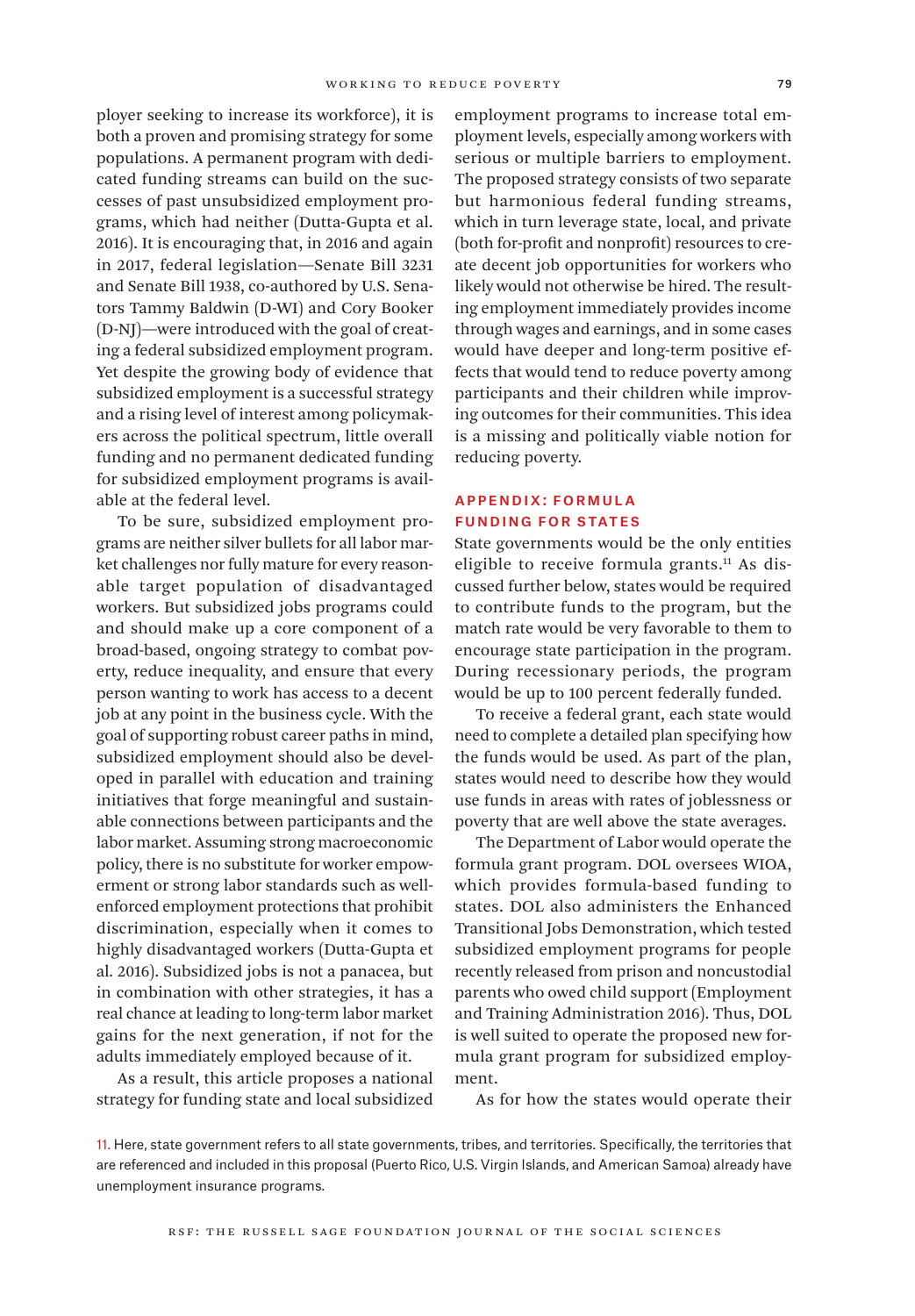| <b>Poverty Measure</b>       | Current | Impact (Change) |
|------------------------------|---------|-----------------|
| <b>National SPM</b>          | 14.3%   | 14.0%           |
| <b>Recipients SPM</b>        | 35.0    | 20.0            |
| Recipients Deep Poverty Rate | 14.2    | 3.8             |

**Table A1.** Estimated Change in Poverty Rates with National Subsidized Employment Program

*Source:* Wimer, Collyer, and Kimberlin 2018.

programs, TANF-EF provides a useful model. States used a variety of administrative structures to carry out their TANF-EF-funded subsidized employment programs. For example, in some states, the TANF agency ran the program, while in others it was administered through a partnership between the TANF agency and the agency that oversaw the Workforce Investment Act (now WIOA). In still others, the TANF agency contracted with a nonprofit intermediary to run the program (Farrell et al. 2011). Any of these structures would be permissible under the new program.

## Competitive Grants to Local Entities

The competitive grants would be targeted to municipalities or private, nonprofit organizations. To receive funds, a nonprofit organization would need to demonstrate—for example, through letters of support—strong linkages to local government agencies that could provide referrals to the program. The grants would be awarded based on an applicant's demonstrated ability to recruit the target group, and provide both meaningful work opportunities and opportunities for participants to learn hard and soft occupational skills. Unlike the formula funding for states, this funding stream would allow for programs that test a broader set of needs, including engaging workers in less-than-full-time, subsidized work for long periods. Competitive grants would allow for more targeting—by population and geography—and for innovative strategies that can be made subject to rigorous evaluation to further build the evidence base of models that work with particular subgroups or communities. These types of programs, such as the Logan Square Neighborhood Association's Parent Mentor program, may reduce poverty—especially when engaging second earners or people

subsisting off of disability and retirement benefits—even if they are not designed to shift people into unsubsidized work (Dutta-Gupta et al. 2016).

HHS, which administered the TANF Emergency Fund, and has also run research projects such as the Subsidized and Transitional Employment Demonstration, would be responsible for the competitive grant program. More generally, HHS's extensive experience and expertise in overseeing experiments and program evaluation make it especially well suited for administering this competitive grant program.

The department would award multiyear grants on an annual basis, with the particular targeting criteria for each year driven by current circumstances and, perhaps, to fill gaps that arise in the states' administration of the formula grants. For example, in one year, HHS might award a set of three-year grants for programs targeting people returning to the community from prison, while in the next, it could award a set of three-year grants for programs operating in high-poverty rural areas.

#### **REFERENCES**

- Administration for Children and Families. 2012. "Background Information about the TANF Emergency Fund." U.S. Department of Health and Human Services. Accessed October 22, 2017. [http://www.acf.hhs.gov/programs/ofa/resource](http://www.acf.hhs.gov/programs/ofa/resource/background-information-about-the-tanf-emergency-fund.) [/background-information-about-the-tanf](http://www.acf.hhs.gov/programs/ofa/resource/background-information-about-the-tanf-emergency-fund.) [-emergency-fund.](http://www.acf.hhs.gov/programs/ofa/resource/background-information-about-the-tanf-emergency-fund.)
- Assistant Secretary for Planning and Evaluation (ASPE). 2015. "ASPE FMAP 2017 Report." Washington: U.S. Department of Health and Human Services. Accessed November 17, 2017. [https://](https://aspe.hhs.gov/basic-report/fy2017-federal-medical-assistance-percentages.) [aspe.hhs.gov/basic-report/fy2017-federal](https://aspe.hhs.gov/basic-report/fy2017-federal-medical-assistance-percentages.) [-medical-assistance-percentages.](https://aspe.hhs.gov/basic-report/fy2017-federal-medical-assistance-percentages.)

Bartik, Timothy. 2001. *Jobs for the Poor: Can Labor*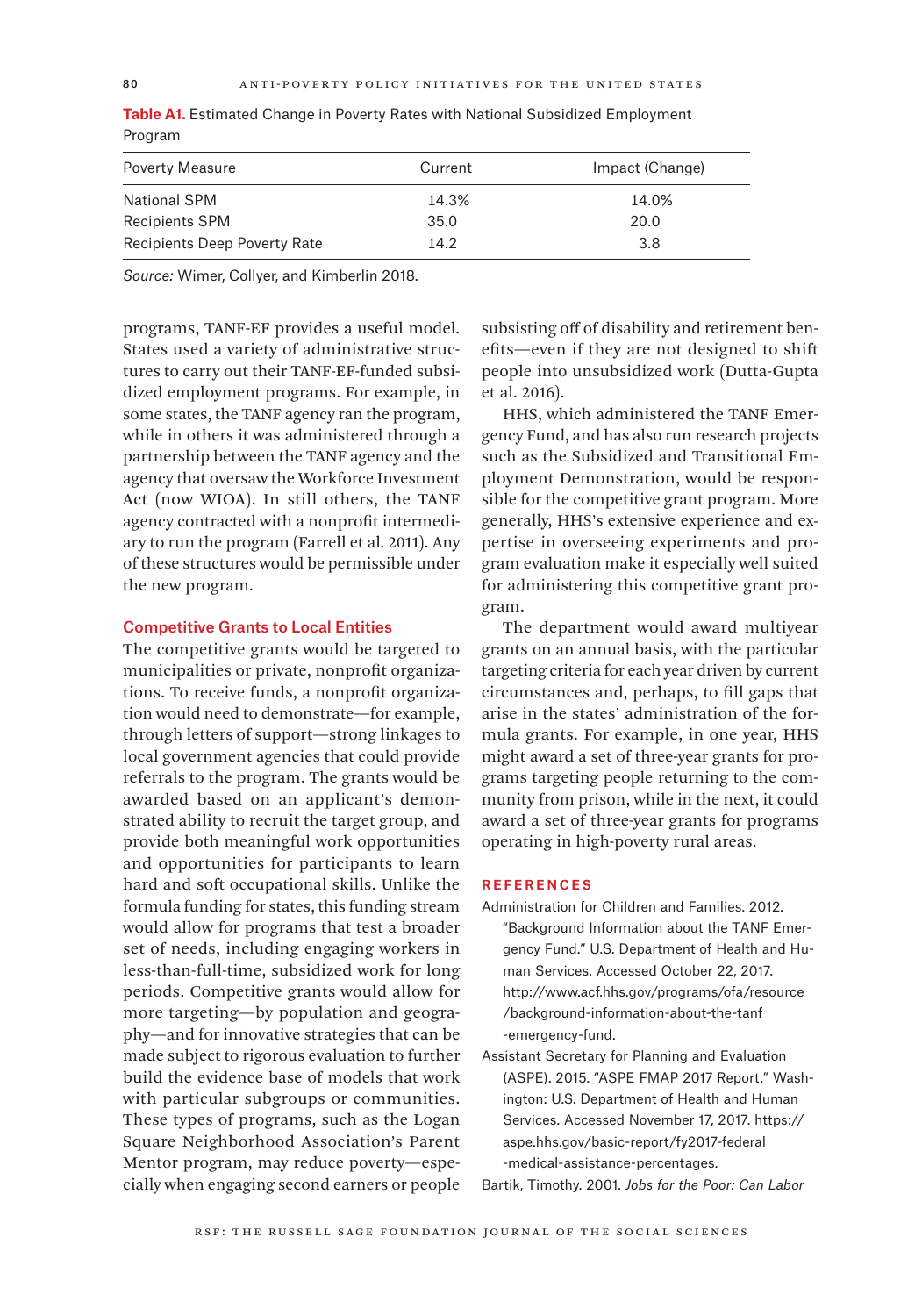*Demand Policies Help?* New York: Russell Sage Foundation.

- Bloom, Dan. 2010. "Transitional Jobs: Background, Program Models, and Evaluation Evidence." New York: MDRC. Accessed November 17, 2017. [http://www.mdrc.org/sites/default/files](http://www.mdrc.org/sites/default/files/transitional_jobs_background_fr.pdf.) [/transitional\\_jobs\\_background\\_fr.pdf.](http://www.mdrc.org/sites/default/files/transitional_jobs_background_fr.pdf.)
- Bureau of Labor Statistics. 2016a. "Employment Situation—August 2016." News Release USDL-16- 1771. Washington: U.S. Department of Labor. Accessed October 22, 2017. [http://www.bls.gov](http://www.bls.gov/news.release/pdf/empsit.pdf.) [/news.release/pdf/empsit.pdf.](http://www.bls.gov/news.release/pdf/empsit.pdf.)
	- ———. 2016b. "Labor Force Statistics from the Current Population Survey: Discouraged Workers— LNU05026645." Washington: U.S. Department of Labor. Accessed October 22, 2017. [http://data](http://data.bls.gov/cgi-bin/surveymost?ln.
) [.bls.gov/cgi-bin/surveymost?ln.](http://data.bls.gov/cgi-bin/surveymost?ln.
)
- ———. 2016c. "Labor Force Statistics from the Current Population Survey: Marginally Attached to Labor Force—LNU05026642." Washington: U.S. Department of Labor. Accessed October 22,
- 2017. [http://data.bls.gov/cgi-bin/surveymost?ln.](http://data.bls.gov/cgi-bin/surveymost?ln.
) ———. 2016d. "Labor Force Statistics from the Current Population Survey: Seasonal Employment Level—Part-Time for Economic Reasons, All Industries Employed." Washington: U.S. Department of Labor. Accessed October 22, 2017. [http://data.bls.gov/cgi-bin/surveymost?ln.](http://data.bls.gov/cgi-bin/surveymost?ln.
)
- ———. 2017. "Data Retrieval: Labor Force Statistics (CPS)." Washington: U.S. Department of Labor. Accessed November 16, 2017. [https://www.bls](https://www.bls.gov/webapps/legacy/cpsatab15.htm. 
) [.gov/webapps/legacy/cpsatab15.htm.](https://www.bls.gov/webapps/legacy/cpsatab15.htm. 
)
- Center on Budget and Policy Priorities. 2017. "Chart Book: The Legacy of the Great Recession." Washington, D.C.: CBPP. Accessed October 22, 2017. [http://www.cbpp.org/research/economy](http://www.cbpp.org/research/economy/chart-book-the-legacy-of-the-great-recession.) [/chart-book-the-legacy-of-the-great-recession.](http://www.cbpp.org/research/economy/chart-book-the-legacy-of-the-great-recession.)
- Congressional Budget Office. 2014. "The Slow Recovery of the Labor Market." Pub, no. 4837. Washington: Congressional Budget Office. Accessed October 22, 2017. [http://www.cbo.gov](http://www.cbo.gov/sites/default/files/45011-LaborMarketReview.pdf.) [/sites/default/files/45011-LaborMarketReview](http://www.cbo.gov/sites/default/files/45011-LaborMarketReview.pdf.) [.pdf.](http://www.cbo.gov/sites/default/files/45011-LaborMarketReview.pdf.)
- Council of Economic Advisers. 2014. "The Labor Force Participation Rate Since 2007: Causes and Policy Implications." Washington: Executive Office of the President of the United States.
- Dutta-Gupta, Indivar, Kali Grant, Matthew Eckel, and Peter Edelman. 2016. *Lessons Learned from 40 Years of Subsidized Employment Programs*.

Washington, D.C.: Georgetown Center on Poverty and Inequality.

- Employment and Training Administration. 2016. "Reentry Employment Opportunities." Washington: U.S. Department of Labor. Last modified September 7, 2016. Accessed October 5, 2016. [https://www.doleta.gov/REO/eta\\_default.cfm.](https://www.doleta.gov/REO/eta_default.cfm.)
- Evangelist, Mike, and Anastasia Christman. 2013. "Scarring Effects: Demographics of the Long-Term Unemployed and the Danger of Ignoring the Jobs Deficit." Washington, D.C.: National Employment Law Project.
- Farrell, Mary, Sam Elkin, Joseph Broadus, and Dan Bloom. 2011. *Subsidizing Employment Opportunities for Low-Income Families: A Review of State Employment Program Created Through the TANF Emergency Fund.* OPRE Report 2011–38. Washington: Government Printing Office. Accessed October 22, 2017. [http://www.acf.hhs.gov/sites](http://www.acf.hhs.gov/sites/default/files/opre/tanf_emer_fund.pdf.) [/default/files/opre/tanf\\_emer\\_fund.pdf.](http://www.acf.hhs.gov/sites/default/files/opre/tanf_emer_fund.pdf.)
- Floyd, Ife. 2016. "Subsidized Jobs Need Dedicated Funding." *Off the Charts* (blog), Center on Budget and Policy Priorities, April 20. Accessed October 22, 2017. [http://www.cbpp.org/blog/sub](http://www.cbpp.org/blog/subsidized-jobs-need-dedicated-funding.) [sidized-jobs-need-dedicated-funding.](http://www.cbpp.org/blog/subsidized-jobs-need-dedicated-funding.)
- Floyd, Ife, Ladonna Pavetti, and Liz Schott. 2017. "TANF Reaching Few Poor Families." Washington, D.C.: Center on Budget and Policy Priorities. Accessed October 22, 2017. [https://www.cbpp](https://www.cbpp.org/research/family-income-support/tanf-reaching-few-poor-families.) [.org/research/family-income-support/tanf](https://www.cbpp.org/research/family-income-support/tanf-reaching-few-poor-families.) [-reaching-few-poor-families.](https://www.cbpp.org/research/family-income-support/tanf-reaching-few-poor-families.)
- Forsythe, Eliza. 2015. "Young Workers Left Behind: Hiring and the Great Recession." *Employment Research Newsletter* 22(1): 1–3. Accessed October 22, 2017. [https://doi.org/10.17848/1075](https://doi.org/10.17848/1075-8445.22(1)-1.) [-8445.22\(1\)-1.](https://doi.org/10.17848/1075-8445.22(1)-1.)
- FRED Economic Data. 2016a. "Civilian Labor Force Participation Rate: 25 to 54 years." St. Louis, Mo.: Federal Reserve Bank of St. Louis. Accessed October 22, 2017. [https://fred.stlouisfed.org](https://fred.stlouisfed.org/series/LNS11300060.) [/series/LNS11300060.](https://fred.stlouisfed.org/series/LNS11300060.)
- -. 2016b. "Number of Civilians Unemployed for 27 Weeks and Over." St. Louis, Mo.: Federal Reserve Bank of St. Louis. Accessed October 22, 2017. [https://fred.stlouisfed.org/series/UEM](https://fred.stlouisfed.org/series/UEMP27OV.
) [P27OV.](https://fred.stlouisfed.org/series/UEMP27OV.
)
- Glosser, Asaph, Bret Barden, and Sonya Williams, with Chloe Anderson. 2016. "Testing Two Subsidized Employment Approaches for Recipients of Temporary Assistance for Needy Families: Implementation and Early Impacts of the Los Angeles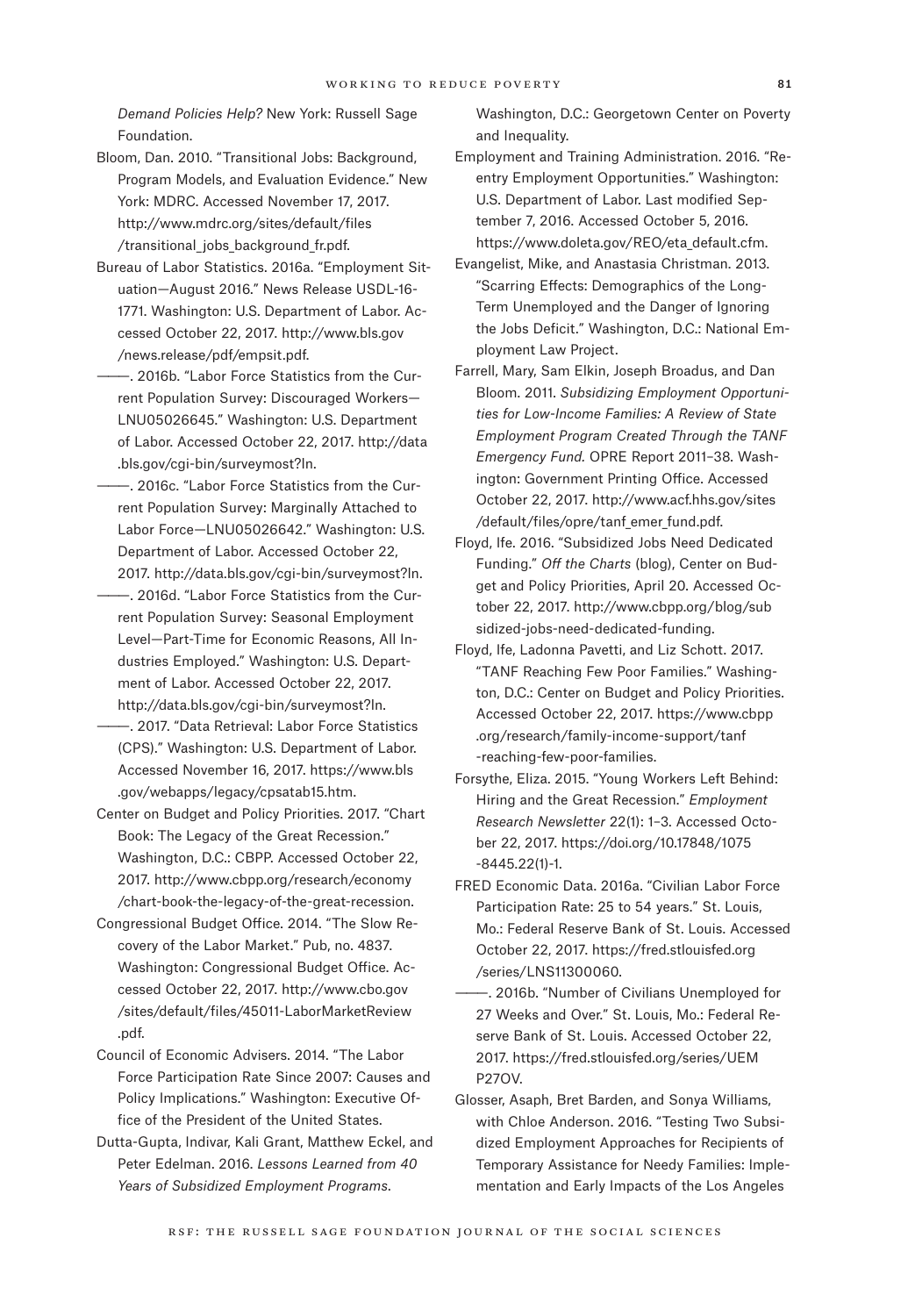County Transitional Subsidized Employment Program." OPRE Report 2016-77. Washington: U.S. Department of Health and Human Services. Accessed December 20, 2017. [https://www.acf.hhs](https://www.acf.hhs.gov/sites/default/files/opre/sted_la_2016_b508_2.pdf.) [.gov/sites/default/files/opre/sted\\_la\\_2016\\_b508](https://www.acf.hhs.gov/sites/default/files/opre/sted_la_2016_b508_2.pdf.) [\\_2.pdf.](https://www.acf.hhs.gov/sites/default/files/opre/sted_la_2016_b508_2.pdf.)

- Haskins, Ron. 2014. "Poverty and Opportunity: Begin with Facts." Testimony before the Committee on the Budget. U.S. House of Representatives, January 28. Accessed October 22, 2017. [http://bud](http://budget.house.gov/uploadedfiles/haskins_house_budget_1.28.14.pdf.) [get.house.gov/uploadedfiles/haskins\\_house](http://budget.house.gov/uploadedfiles/haskins_house_budget_1.28.14.pdf.) [\\_budget\\_1.28.14.pdf.](http://budget.house.gov/uploadedfiles/haskins_house_budget_1.28.14.pdf.)
- Haskins, Ron, and Isabel V. Sawhill. 2009. "Creating an Opportunity Society." Washington, D.C.: Brookings Institution. Accessed October 22, 2017. [https://www.brookings.edu/book/creating](https://www.brookings.edu/book/creating-an-opportunity-society/.) [-an-opportunity-society/.](https://www.brookings.edu/book/creating-an-opportunity-society/.)
- Kaplan, April. 2009. "State TANF Emergency Contingency Fund Analysis." Annie E. Casey Foundation. Washington, D.C.: Center for the Study of Social Policy. Accessed October 22, 2017. [https://www.cssp.org/publications/neighbor](https://www.cssp.org/publications/neighborhood-investment/april-26-2011-updates/StateTANFEmergencyContingencyFundAnalysis.pdf.) [hood-investment/april-26-2011-updates/State](https://www.cssp.org/publications/neighborhood-investment/april-26-2011-updates/StateTANFEmergencyContingencyFundAnalysis.pdf.) [TANFEmergencyContingencyFundAnalysis.pdf.](https://www.cssp.org/publications/neighborhood-investment/april-26-2011-updates/StateTANFEmergencyContingencyFundAnalysis.pdf.)
- Lippold, Kye. 2015. "Reducing Poverty in the United States: Results of a Microsimulation Analysis of the Community Advocates Public Policy Institute Policy Package." Washington, D.C.: Urban Institute. Accessed October 22, 2017. [http://www](http://www.urban.org/research/publication/reducing-poverty-united-states) [.urban.org/research/publication/reducing](http://www.urban.org/research/publication/reducing-poverty-united-states) [-poverty-united-states](http://www.urban.org/research/publication/reducing-poverty-united-states)
- Luhby, Tami. 2010. "A Stimulus Program Even a Republican Can Love." *CNN Money*, July 9. Accessed October 22, 2017. [http://money.cnn](http://money.cnn.com/2010/07/09/news/economy/stimulus_job_subsidies/.) [.com/2010/07/09/news/economy/stimulus\\_job](http://money.cnn.com/2010/07/09/news/economy/stimulus_job_subsidies/.) subsidies/.
- McKernan, Signe-Mary, Caroline Ratcliffe, and Stephanie R. Cellini. 2009. "Transitioning In and Out of Poverty." Fact Sheet no. 1. Washington, D.C.: Urban Institute. Accessed October 22, 2017. [http://www.urban.org/sites/default/files](http://www.urban.org/sites/default/files/alfresco/publication-pdfs/411956-Transitioning-In-and-Out-of-Poverty.PDF.) [/alfresco/publication-pdfs/411956-Transitioning](http://www.urban.org/sites/default/files/alfresco/publication-pdfs/411956-Transitioning-In-and-Out-of-Poverty.PDF.) [-In-and-Out-of-Poverty.PDF.](http://www.urban.org/sites/default/files/alfresco/publication-pdfs/411956-Transitioning-In-and-Out-of-Poverty.PDF.)
- Miller, Cynthia, Aletha Huston, Greg Duncan, Vonnie McLoyd, and Thomas Weisner. 2008. "New Hope for the Working Poor: Effects After Eight Years for Families and Children." New York: MDRC. Accessed October 22, 2017. [http://www.mdrc.org](http://www.mdrc.org/sites/default/files/full_458.pdf.) [/sites/default/files/full\\_458.pdf.](http://www.mdrc.org/sites/default/files/full_458.pdf.)
- Nichols, Austin, Josh Mitchell, and Stephan Lindner. 2013. "Consequences of Long-Term Unemploy-

ment." Washington, D.C.: Urban Institute. Accessed October 22, 2017. [http://www.urban.org](http://www.urban.org/sites/default/files/alfresco/publication-pdfs/412887-Consequences-of-Long-Term-Unemployment.PDF.) [/sites/default/files/alfresco/publication-pdfs](http://www.urban.org/sites/default/files/alfresco/publication-pdfs/412887-Consequences-of-Long-Term-Unemployment.PDF.) [/412887-Consequences-of-Long-Term-Unemploy](http://www.urban.org/sites/default/files/alfresco/publication-pdfs/412887-Consequences-of-Long-Term-Unemployment.PDF.) [ment.PDF.](http://www.urban.org/sites/default/files/alfresco/publication-pdfs/412887-Consequences-of-Long-Term-Unemployment.PDF.)

- Office of U.S. Senator Tammy Baldwin. U.S. Congress. 2016. "U.S. Senators Tammy Baldwin and Cory Booker Introduce Bold Legislation." Press release. Washington. Accessed October 22, 2017. [https://www.baldwin.senate.gov/press-releases](https://www.baldwin.senate.gov/press-releases/the-stronger-way-act.) [/the-stronger-way-act.](https://www.baldwin.senate.gov/press-releases/the-stronger-way-act.)
- -. 2017. "U.S. Senators Tammy Baldwin and Cory Booker Introduce the Stronger Way Act in Milwaukee." Press release. Washington. Accessed November 10, 2017. [https://www.baldwin](https://www.baldwin.senate.gov/press-releases/stronger-way-2017.
) [.senate.gov/press-releases/stronger-way-2017.](https://www.baldwin.senate.gov/press-releases/stronger-way-2017.
)
- Office of U.S. Representative Robert Dold. U.S. Congress. 2016. "Dold's Bill to Reduce Poverty Passed Unanimously by U.S. House Committee." Press release. Washington. Accessed October 22, 2017. [http://dold.house.gov/press-releases?ID](http://dold.house.gov/press-releases?ID=34F5E730–0A2F-4EA1–9217–422E997FB8BC.) [=34F5E730–0A2F-4EA1–9217–422E997FB8BC.](http://dold.house.gov/press-releases?ID=34F5E730–0A2F-4EA1–9217–422E997FB8BC.)
- Ollove, Michael. 2015. "Some States Pay Doctors More to Treat Medicaid Patients." *Stateline* (blog). Pew Charitable Trusts, April 17, 2015. Accessed October 22, 2017. [http://www.pewtrusts](http://www.pewtrusts.org/en/research-and-analysis/blogs/stateline/2015/4/17/some-states-pay-doctors-more-to-treat-medicaid-patients.) [.org/en/research-and-analysis/blogs/state](http://www.pewtrusts.org/en/research-and-analysis/blogs/stateline/2015/4/17/some-states-pay-doctors-more-to-treat-medicaid-patients.) [line/2015/4/17/some-states-pay-doctors-more](http://www.pewtrusts.org/en/research-and-analysis/blogs/stateline/2015/4/17/some-states-pay-doctors-more-to-treat-medicaid-patients.) [-to-treat-medicaid-patients.](http://www.pewtrusts.org/en/research-and-analysis/blogs/stateline/2015/4/17/some-states-pay-doctors-more-to-treat-medicaid-patients.)
- Pavetti, LaDonna, Liz Schott, and Elizabeth Lower-Basch. 2011. "Creating Subsidized Employment Opportunities for Low-Income Parents: The Legacy of TANF Emergency Fund." Washington, D.C.: Center on Budget and Policy Priorities and Center for Law and Social Policy. Accessed October 22, 2017. [http://www.cbpp.org/sites](http://www.cbpp.org/sites/default/files/atoms/files/2-16-11tanf.pdf.) [/default/files/atoms/files/2-16-11tanf.pdf.](http://www.cbpp.org/sites/default/files/atoms/files/2-16-11tanf.pdf.)
- Redcross, Cindy, Bret Barden, and Dan Bloom. 2016. "The Enhanced Transitional Jobs Demonstration Implementation and Early Impacts of the Next Generation of Subsidized Employment Programs." Washington: Employment and Training Administration, U.S. Department of Labor. Accessed November 10, 2017. [https://wdr.doleta](https://wdr.doleta.gov/research/FullText_Documents/ETAOP-2016-07_The%20Enhanced%20Transitional%20Jobs%20Demonstration%20Implementation%20and%20Early%20Impacts%20of%20the%20Next%20Generation%20of%20Subsidized%20Employment%20Programs.pdf.) [.gov/research/FullText\\_Documents/ETAOP](https://wdr.doleta.gov/research/FullText_Documents/ETAOP-2016-07_The%20Enhanced%20Transitional%20Jobs%20Demonstration%20Implementation%20and%20Early%20Impacts%20of%20the%20Next%20Generation%20of%20Subsidized%20Employment%20Programs.pdf.) [-2016-07\\_The%20Enhanced%20Transitional%20](https://wdr.doleta.gov/research/FullText_Documents/ETAOP-2016-07_The%20Enhanced%20Transitional%20Jobs%20Demonstration%20Implementation%20and%20Early%20Impacts%20of%20the%20Next%20Generation%20of%20Subsidized%20Employment%20Programs.pdf.) [Jobs%20Demonstration%20Implementation%20](https://wdr.doleta.gov/research/FullText_Documents/ETAOP-2016-07_The%20Enhanced%20Transitional%20Jobs%20Demonstration%20Implementation%20and%20Early%20Impacts%20of%20the%20Next%20Generation%20of%20Subsidized%20Employment%20Programs.pdf.) [and%20Early%20Impacts%20of%20the%20](https://wdr.doleta.gov/research/FullText_Documents/ETAOP-2016-07_The%20Enhanced%20Transitional%20Jobs%20Demonstration%20Implementation%20and%20Early%20Impacts%20of%20the%20Next%20Generation%20of%20Subsidized%20Employment%20Programs.pdf.) [Next%20Generation%20of%20Subsidized%20](https://wdr.doleta.gov/research/FullText_Documents/ETAOP-2016-07_The%20Enhanced%20Transitional%20Jobs%20Demonstration%20Implementation%20and%20Early%20Impacts%20of%20the%20Next%20Generation%20of%20Subsidized%20Employment%20Programs.pdf.) [Employment%20Programs.pdf.](https://wdr.doleta.gov/research/FullText_Documents/ETAOP-2016-07_The%20Enhanced%20Transitional%20Jobs%20Demonstration%20Implementation%20and%20Early%20Impacts%20of%20the%20Next%20Generation%20of%20Subsidized%20Employment%20Programs.pdf.)

Redcross, Cindy, Megan Millenky, Timothy Rudd,